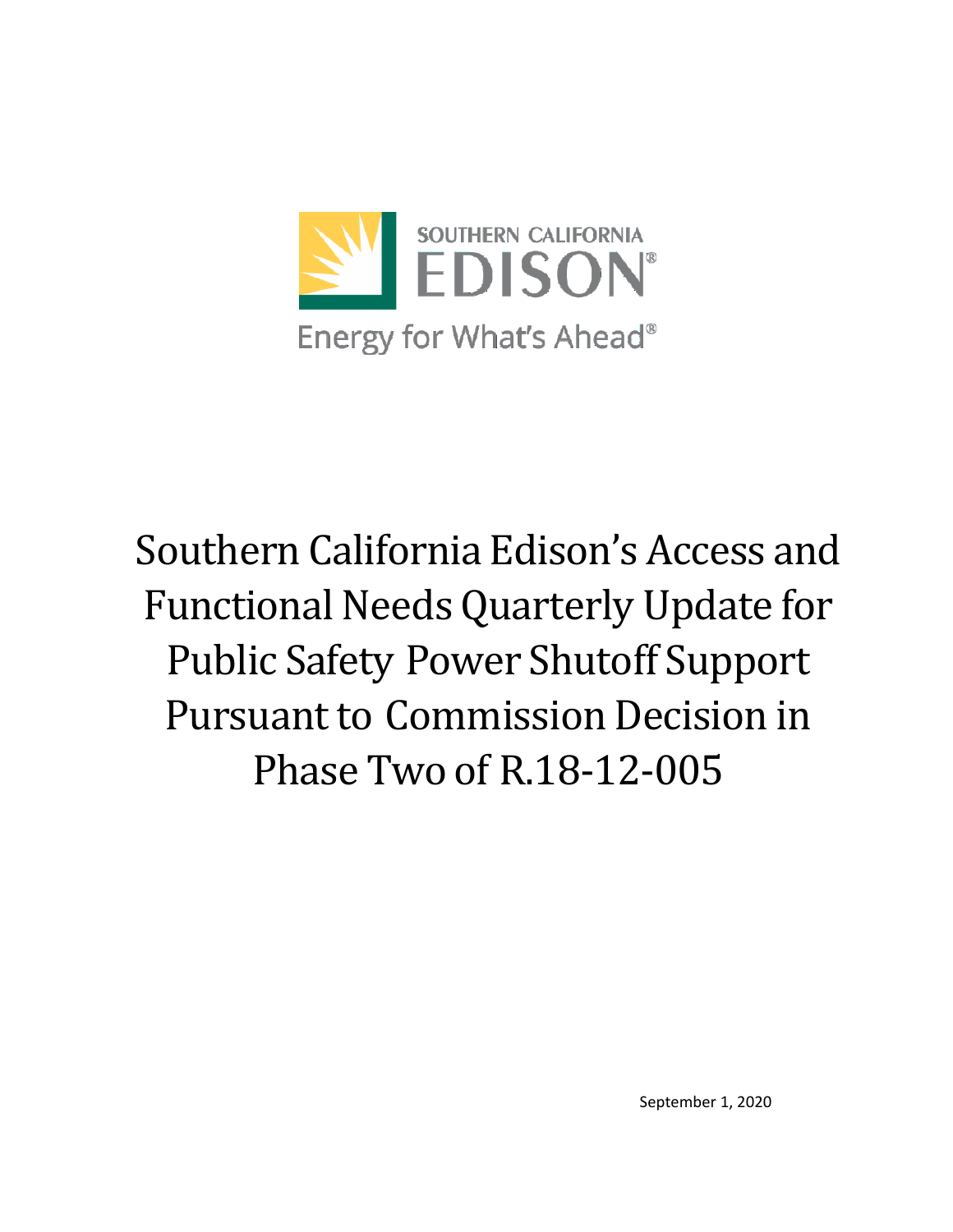# TABLE OF CONTENTS

| I.  |                                                                                       |  |  |  |  |  |
|-----|---------------------------------------------------------------------------------------|--|--|--|--|--|
| Ш.  |                                                                                       |  |  |  |  |  |
| 1.  |                                                                                       |  |  |  |  |  |
| 2.  |                                                                                       |  |  |  |  |  |
| Ш.  | Consultation with Interested Parties and Advisory Councils 5                          |  |  |  |  |  |
| 1.  |                                                                                       |  |  |  |  |  |
| 2.  |                                                                                       |  |  |  |  |  |
| 3.  |                                                                                       |  |  |  |  |  |
| 4.  |                                                                                       |  |  |  |  |  |
| 5.  |                                                                                       |  |  |  |  |  |
| 6.  | Environmental and Social Justice (ESJ) Coordination Forum 11                          |  |  |  |  |  |
| 7.  |                                                                                       |  |  |  |  |  |
| IV. | Customer Programs and Available Resources for vulnerable populations 15               |  |  |  |  |  |
| 1.  |                                                                                       |  |  |  |  |  |
| 2.  |                                                                                       |  |  |  |  |  |
| 3.  |                                                                                       |  |  |  |  |  |
| 4.  |                                                                                       |  |  |  |  |  |
| 5.  |                                                                                       |  |  |  |  |  |
| V.  |                                                                                       |  |  |  |  |  |
| 1.  | Customer Care Incident Management Team Activation and Tools [NEW] 22                  |  |  |  |  |  |
| 2.  | Community Resource Centers (CRCs) & Community Crew Vehicles (CCVs) [From              |  |  |  |  |  |
| 3.  |                                                                                       |  |  |  |  |  |
| 4.  | Resiliency Zones [From AFN Plan Customer Programs and Available Resources]            |  |  |  |  |  |
| VI. | Customer Preparedness Outreach & Community Engagement 25                              |  |  |  |  |  |
| 1.  | Advertising campaign educating customers about preparing for power shutoffs 25        |  |  |  |  |  |
| 2.  | Letters about potential power shutoffs planned for all customers in service territory |  |  |  |  |  |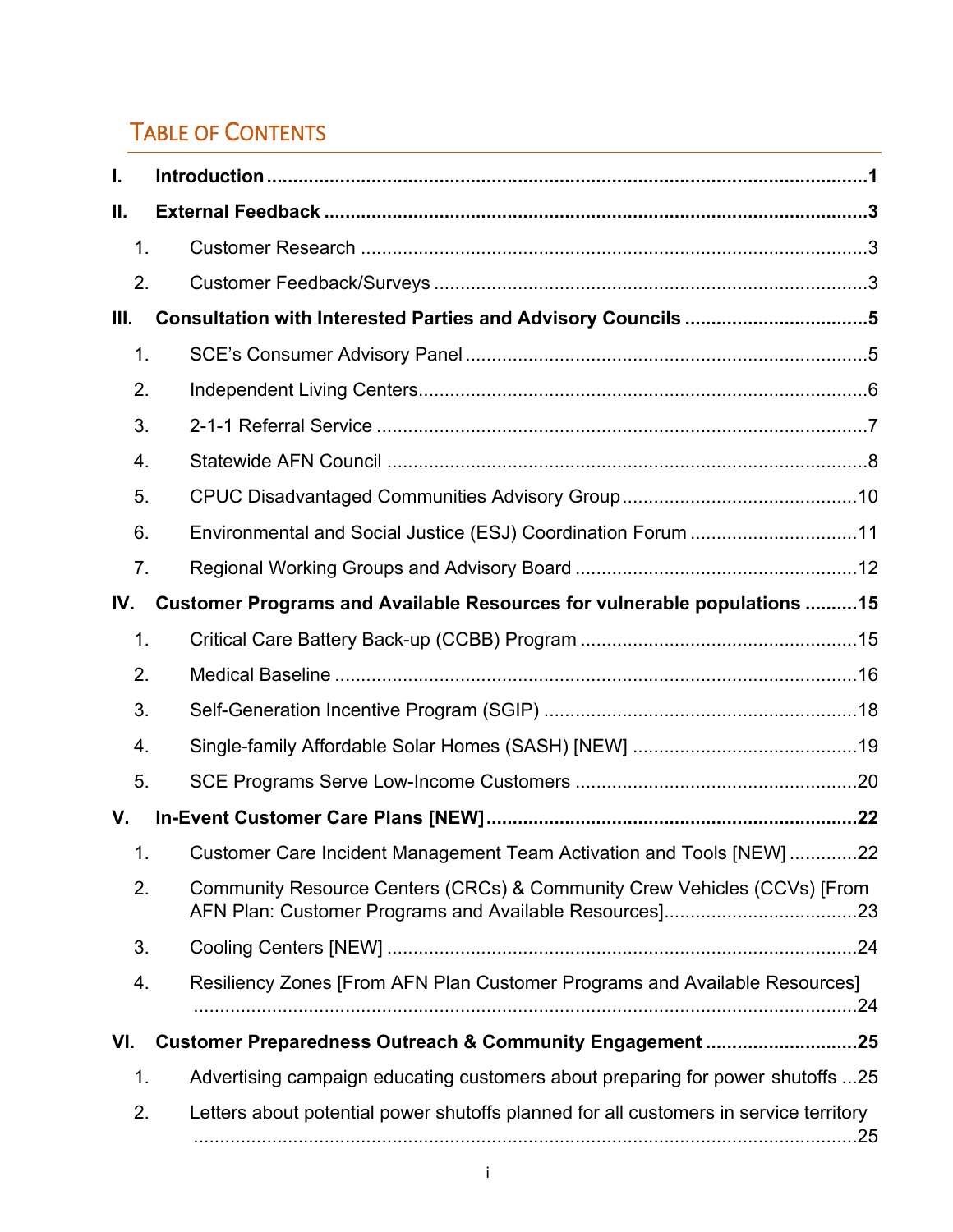| 3.               |                                                                             |  |
|------------------|-----------------------------------------------------------------------------|--|
| $\overline{4}$ . |                                                                             |  |
| 5.               |                                                                             |  |
|                  |                                                                             |  |
| 1 <sub>1</sub>   |                                                                             |  |
| 2.               | Medical Baseline Notifications and In-Person Notifications for Life Support |  |
| 3.               |                                                                             |  |
| $\overline{4}$ . |                                                                             |  |
| 5.               |                                                                             |  |
| 6.               |                                                                             |  |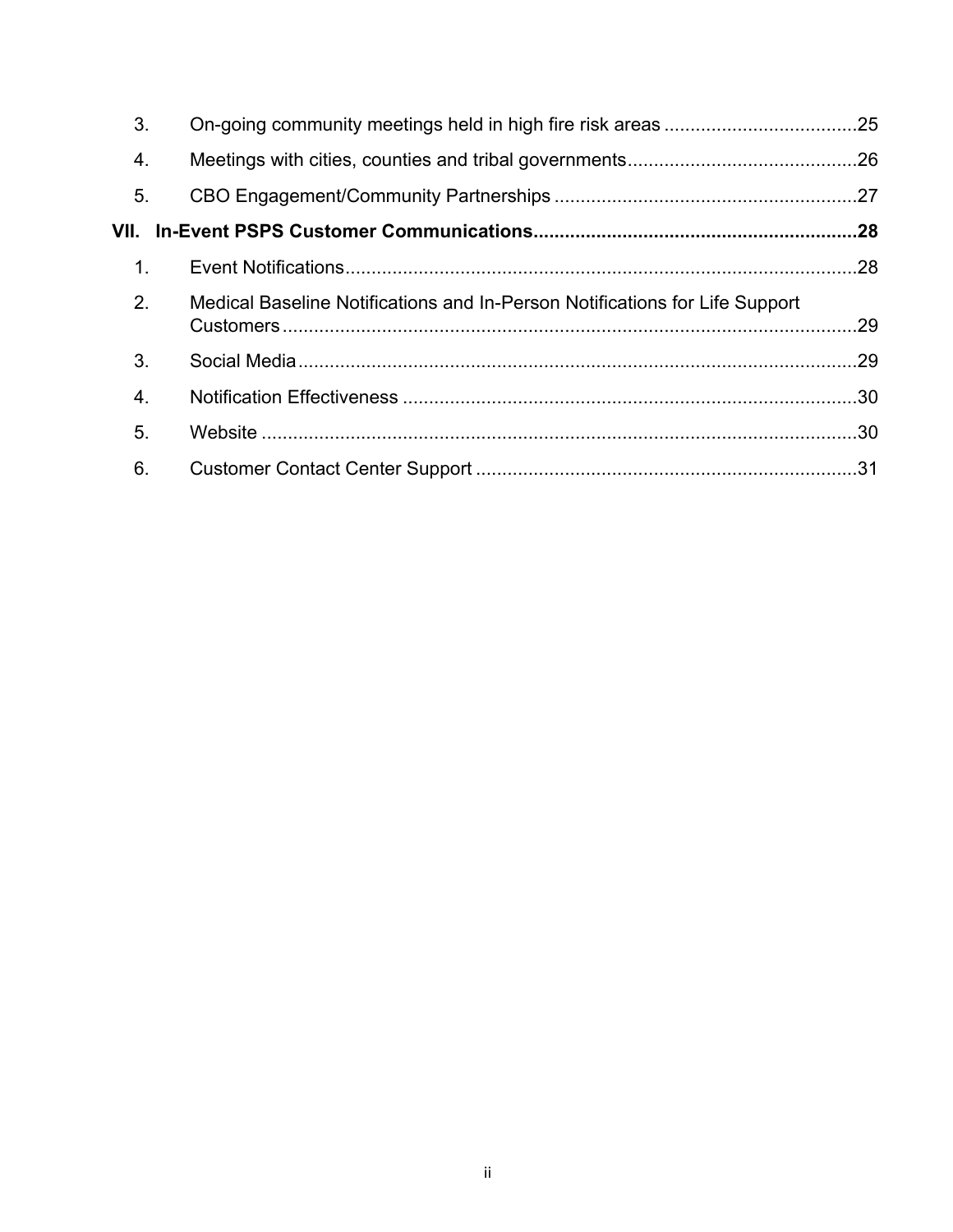## <span id="page-3-0"></span>I. INTRODUCTION

Pursuant to the California Public Utilities Commission's(CPUC or Commission) Decision Adopting Phase 2 Updated and Additional Guidelinesfor De-Energization of Electric Facilitiesto Mitigate Wildfire Risk (Decision),<sup>1</sup> Southern California Edison Company (SCE) submitted its Access and Functional Needs Plan for Public Safety Power Shutoff (PSPS) Support on June 1<sup>st</sup>, 2020 (AFN Plan). The AFN Plan describes SCE's efforts to address people with access and functional needs (AFN<sup>2</sup>) during PSPS de-energization events. This quarterly update supplements the AFN Plan to document the progress towards meeting the established plans and the impact of its efforts to address this population during de-energization events.

SCE performed an analysis<sup>3</sup> to identify the percentage of the SCE customer base that meets the definition of AFN in D.19-05-042 and found that approximately 80% of SCE's total customer population would identify in at least one AFN category. While SCE's efforts will encompassthe entire AFN population with specific needs, SCE will provide more attention and resources to the most vulnerable. Each AFN category is assigned a vulnerability value from high to low which aids SCE in developing customer care plans for when PSPS de-energization events occur. These category values can be aggregated for those customers with multiple types of needs. SCE recognizes that customers who rely on life support devices are those most immediately vulnerable during PSPS de-energization events, but a customer with multiple simultaneous needs(*e.g.*, disabled, low-income, has medical equipment, and islimited English speaking) is also a high priority.

In addition, SCE will also incorporate into our efforts those customers above and beyond the medical baseline (MBL) population<sup>4</sup> for which it may already have available data<sup>5</sup>, such as: (1) households that self-identify to receive an in-person visit prior to disconnection for nonpayment, (2) receive utility communications in a non-standard format, or (3) self-identify as having a person with a disability in the household. The AFN Plan focuses on the range of AFN populations within

<sup>&</sup>lt;sup>1</sup> Decision (D.) 20-05-051, which was adopted by the Commission on May 28, 2020.

<sup>&</sup>lt;sup>2</sup> AFN populations consist of "individuals who have developmental or intellectual disabilities, physical disabilities, chronic conditions, injuries, limited English proficiency, or who are non-English speaking, older adults, children, people living in institutionalized settings, or those who are low income, homeless, or transportation disadvantaged, including, but not limited to, those who are dependent on public transit or those who are pregnant." *See* D.19-05-052, pp. A6-A7.

<sup>&</sup>lt;sup>3</sup> Analysis was performed in February of 2020

<sup>4</sup> The Medical Baseline Program provides an additional amount of electricity at the lowest rate (referred to as a "baseline") to any customer who uses an electrically operated medical device in their home as authorized by their physician or physician designee. Note that the requirement for the device to be authorized by a physician has been suspended during the COVID-19 pandemic.

<sup>5</sup> SCE currently records contact information for households that self-identify as vulnerable, including those that identify for in-person visits prior to disconnection for nonpayment in the SCE Customer Service System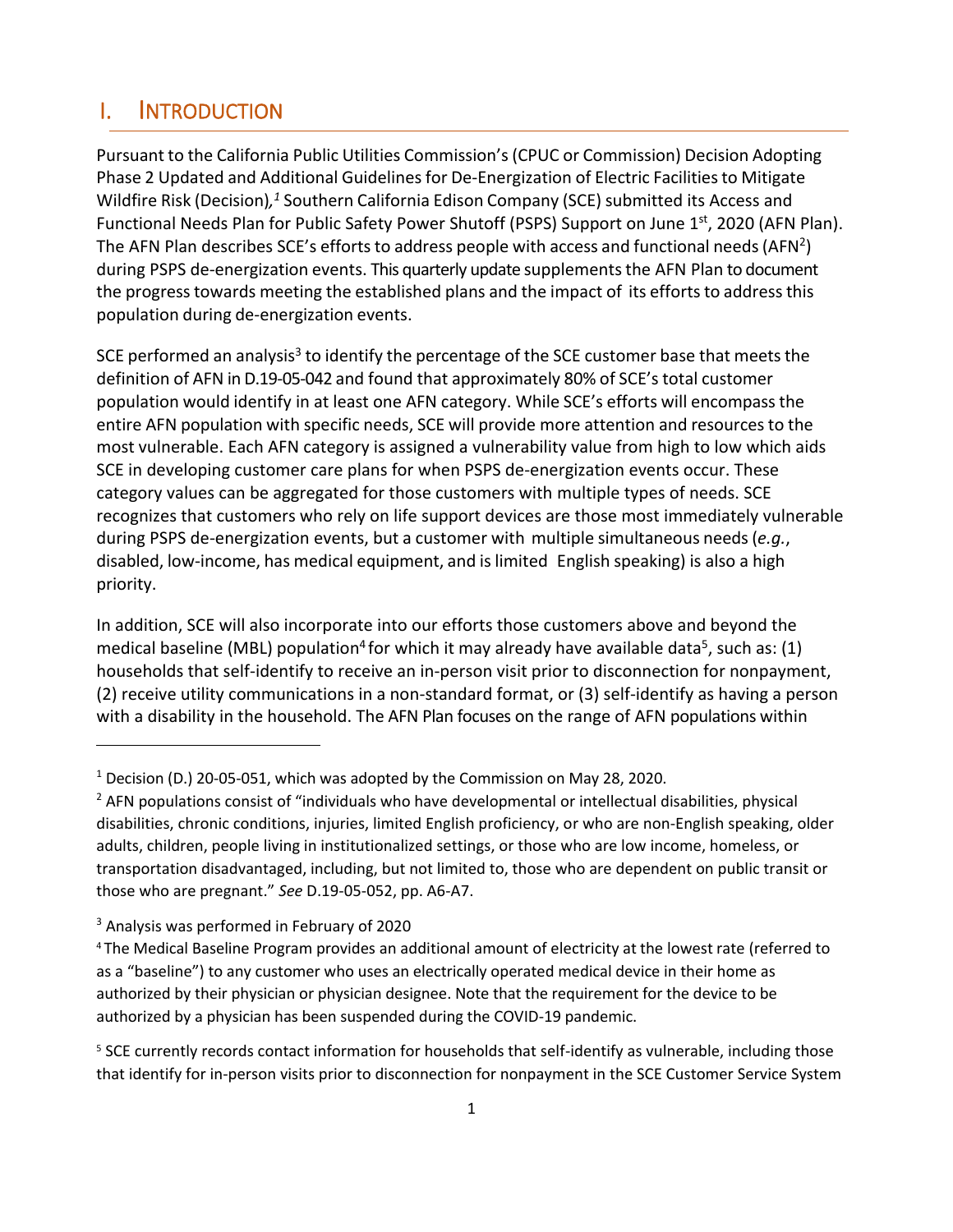SCE's service territory and how SCE aims to support these customers. This quarterly report includes progress and updates to the AFN Plan submitted on June 1, 2020.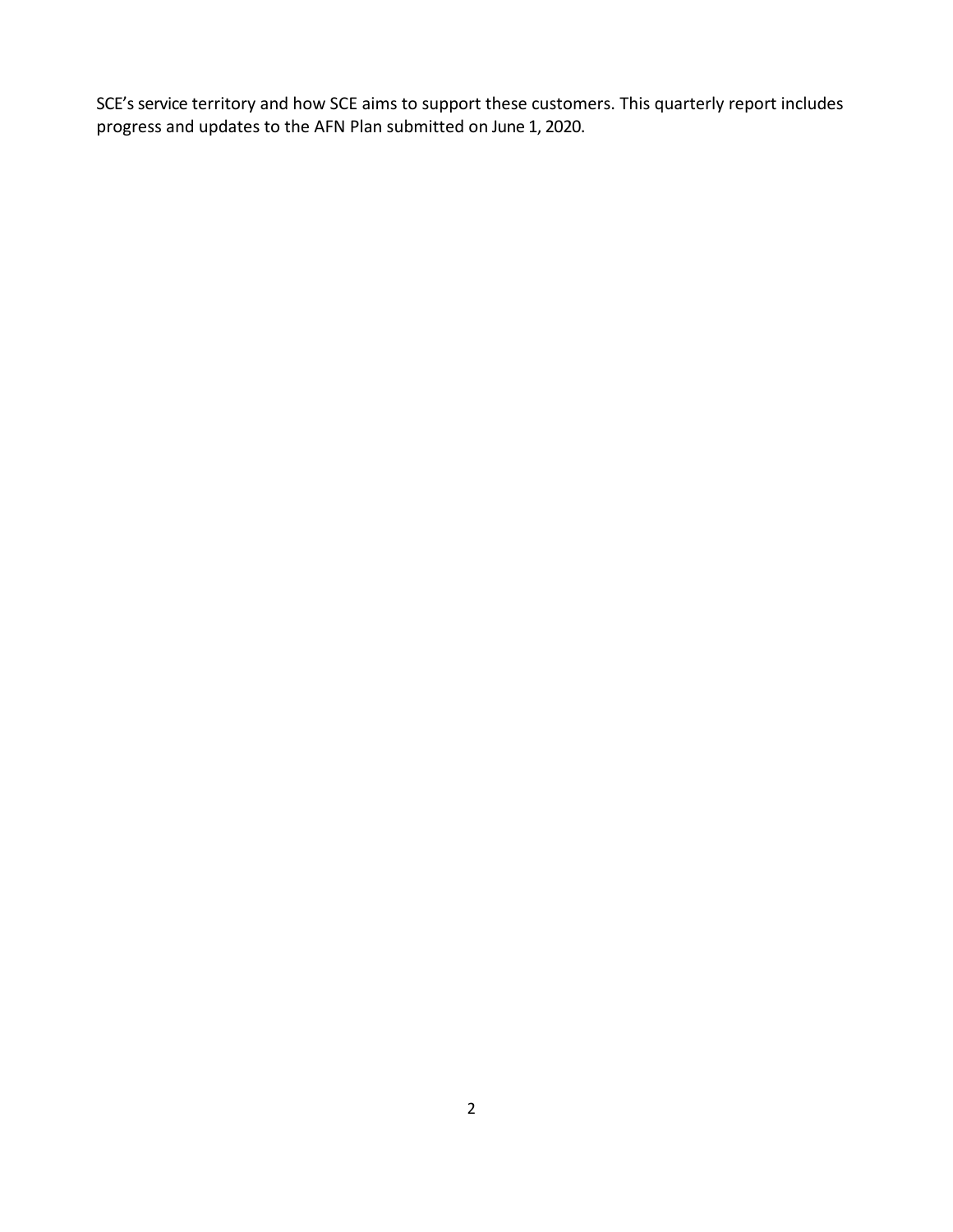## <span id="page-5-0"></span>II. EXTERNAL FEEDBACK

### <span id="page-5-1"></span>1. CUSTOMER RESEARCH

#### **AFN Plan:**

SCE is committed to further understanding and responding to the needs of our AFN customers during PSPS events; therefore, we have partnered with trusted stakeholders such as communitybased organizations (CBOs), independent living centers (ILCs), 2-1-1 Interface and other public agencies who represent the AFN population to better understand, conduct additional research and continue to learn about the needs of our AFN customers. Additionally, we plan to continue reaching out to customers directly for feedback through surveys and community outreach events.

#### **Quarterly Update:**

To better serve our customers, SCE continues to work with agencies that represent our AFN populations to help us understand the diverse needs of our customers, to develop appropriate engagements and outreach and to focus on co-creation of programs that are important and provide aid to all customers, with emphasis on our AFN customers. See "Consultation with Interested Parties and Advisory Councils" section below for updates and details.

Another mechanism for SCE to obtain feedback is through community meetings. Following each community meeting SCE hosts, attendees are invited to share their feedback via survey, particularly as it relates to awareness, preparedness and most importantly how their experience with a recent PSPS event impacted their lives. (Additional details in ongoing community meetings is provided in the section below.) Information obtained from these surveys is shaping SCE's outreach and awareness campaigns around MBL. SCE has begun tracking enrollments and has set annual targets for increasing the populations enrolled in the program.

#### <span id="page-5-2"></span>2. CUSTOMER FEEDBACK/SURVEYS

#### **AFN Plan:**

In early 2020, SCE conducted PSPS Surveys that assessed the effectiveness of our 2019 customer communications and community outreach efforts, including a wide range of wildfire-related topics. The surveys were conducted with about 2,000 residential and 700 business customers in both High Fire Risk Areas (HFRA) and non-HFRA areas in our service territory. Customers were given the option to take the surveys in English or Spanish. Additionally, SCE conducted monthly surveys—offered in English, Spanish, and additional languages—to monitor perceptions of SCE's commitment to protect communities from the risks of wildfires and customer awareness of SCE's PSPS program. AFN customers were included in these surveys, with approximately 25% of the responding customers indicating they have an individual in the home who has some sort of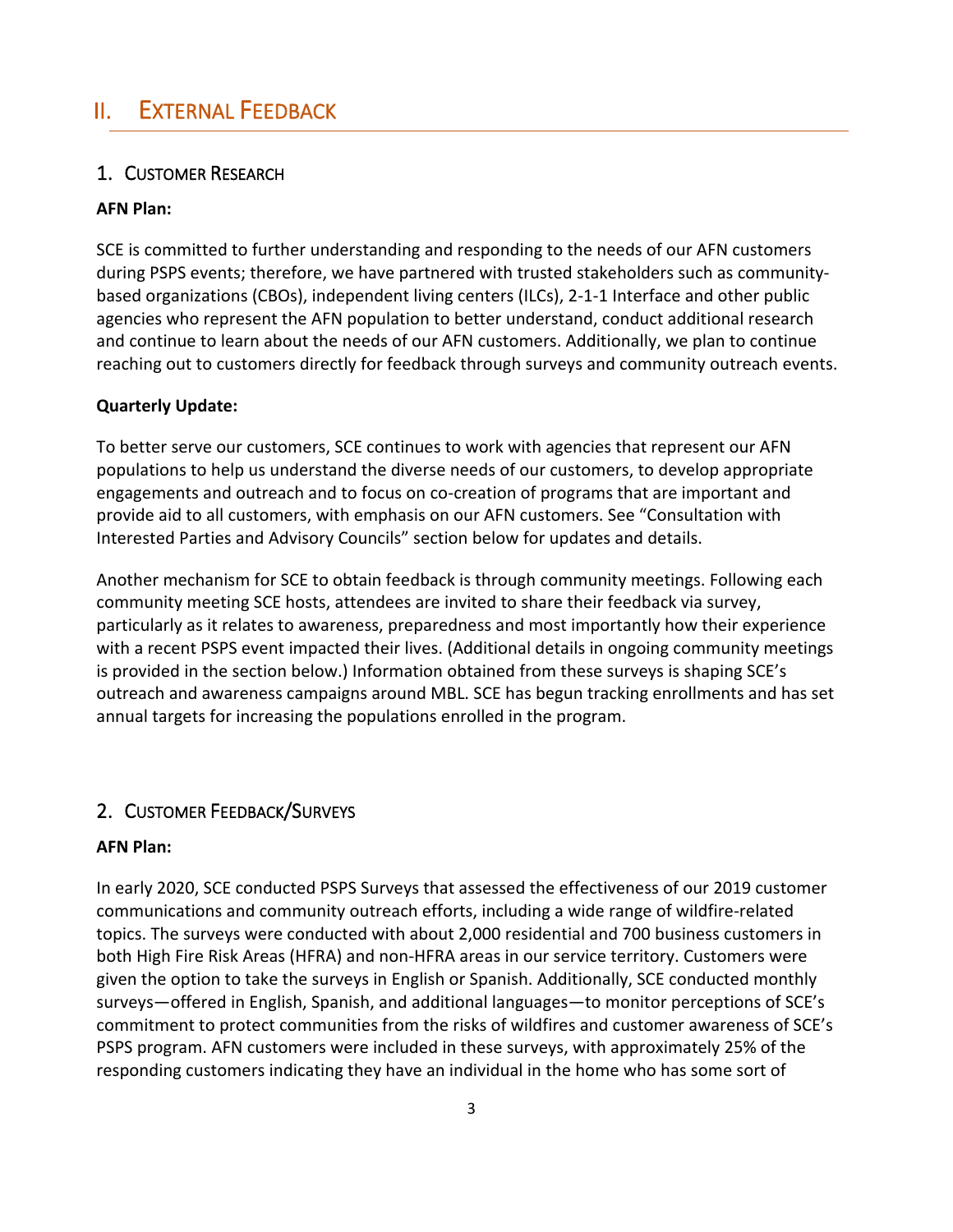disability. In reviewing the survey data across the sample groups, there are no significant differences between the responses provided by those with disabilities in their household versus those without.

#### **Quarterly Update:**

SCE is in the process of enhancing its PSPS Survey to capture customer feedback on SCE's performance during 2020 PSPS events. Similar to the survey performed at the beginning of 2020, the upcoming PSPS survey will target residential and business customers who were de-energized as a result of PSPS activations. This survey will be sent at the end of 2020 wildfire season and the questions will be very similar to those included in the prior survey. Examples of questions in the survey include perceptions of SCE wildfire related activities, opinion of PSPS practices, level of satisfaction with information in PSPS notifications, source of PSPS event awareness, etc.

SCE is also currently developing a more focused AFN research study that will aim to provide insights that will further influence and shape outreach and engagement activities, including building resiliency, for this population of customers. SCE is planning to launch this research study in the  $4<sup>th</sup>$  quarter of 2020. In addition, SCE intends to begin engagements and focus groups with employees at the utility who identify as AFN or care for an individual in the AFN category to aid in integrating AFN consideration into the business more broadly. SCE believes that its employees are committed to improving our customer experience and want to include them in this effort.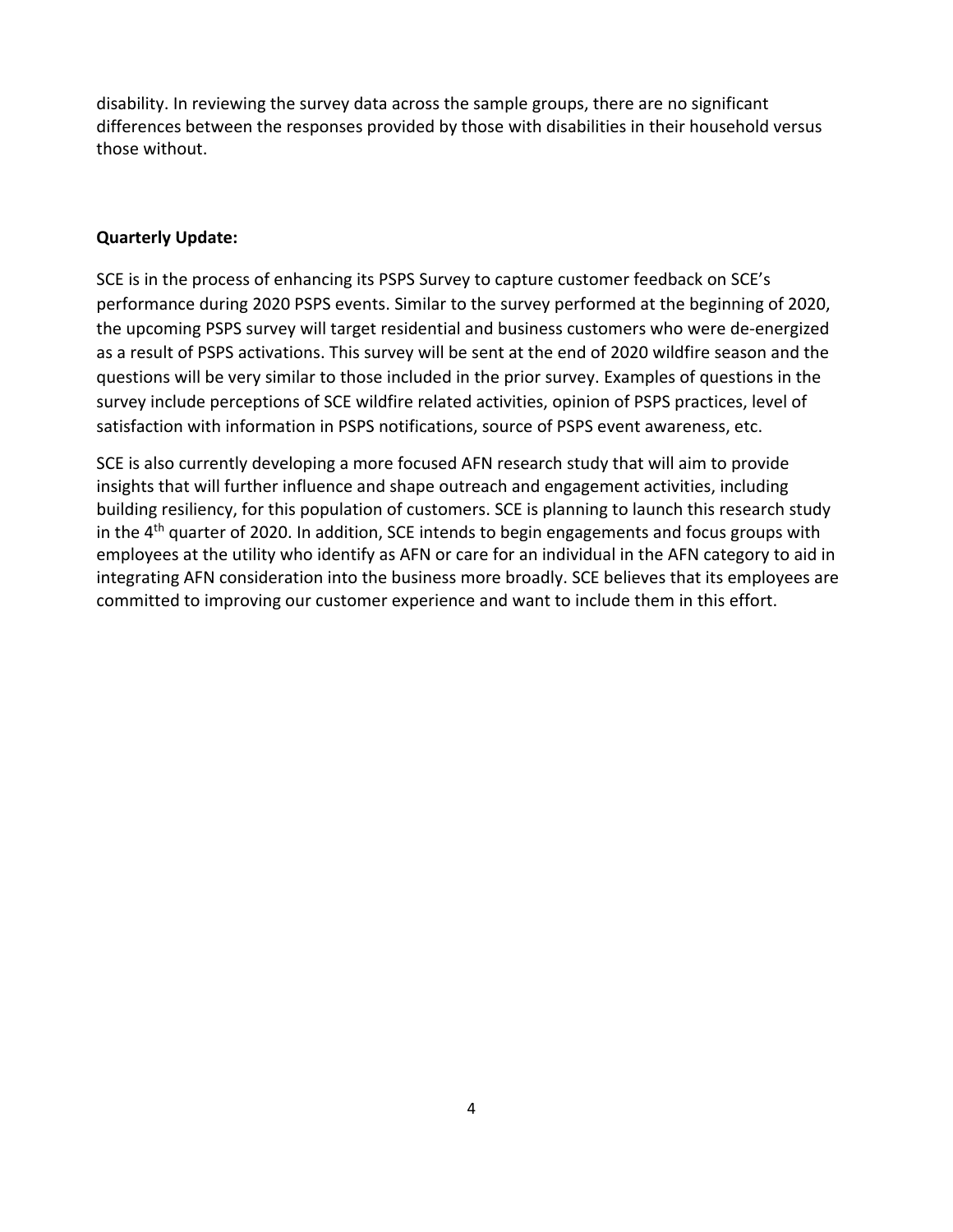# <span id="page-7-0"></span>III. CONSULTATION WITH INTERESTED PARTIES AND ADVISORY COUNCILS

### **AFN Plan:**

SCE engages with diverse community stakeholders to inform and focus ongoing efforts to increase effective AFN outreach and awareness. SCE's Wildfire Mitigation Plan (WMP) outlined itsstrategy and objectives in reaching the all-encompassing definition of AFN within its territoriesfrom 2020- 2022.<sup>6</sup> SCE supports existing relationships with CBOs throughout its territory and is working to expand those relationships with trusted agenciesthat support our AFN customers.

SCE engages with CBOs at both the state and local levels. In addition, SCE participates in weekly meetings with other Investor Owned Utilities (IOUs) and state agencies to provide real-time updates and share best practices and lessonslearned on community outreach and engagement. On the local level, SCE continuesto build on existing nonprofit relationships and build new partnerships with CBOs including faith-based and grassroots organizations in HFRA. SCE prioritizes participation in CBO collaboratives with diverse member organizations serving AFN populations. SCE regularly engagesin meetings with the Inland Empire Disability Coalition, Inland Empire Concerned African American Churches, and California State Council on Developmental Disabilities' Safety Committee.

### <span id="page-7-1"></span>1. SCE'S CONSUMER ADVISORY PANEL

#### **AFN Plan:**

SCE has regularly engaged and consulted with members of its Consumer Advisory Panel (CAP), which meets three times per year. The CAP includes diverse community stakeholders across SCE's service territory. Members are leaders in the nonprofit, community, and business sectors that represent various AFN and consumer groups including communities of color, veterans, disabled, LGBTQ, and low-income customers. For the past three years, CAP members have regularly been briefed on SCE's wildfire mitigation efforts and provided feedback that has helped shape SCE's customer service and outreach into these diverse communities. In 2019, SCE appointed two new CAP members who live and work in HFRAs, including an executive director of an ILC. Since the state's stay-at-home order has been in place, SCE has convened the CAP more frequently with virtual bi-monthly meetings planned through the end of 2020. PSPS and wildfire mitigation have been standing topics of discussion and consultation on all recent agendas. SCE will continue to consult and partner with CAP members who are eager to provide support in reaching AFN, inlanguage, and diverse communities. These activities will include the bi-monthly meetings, one-onone engagements, and joint meetings/presentations with local stakeholders.

<sup>6</sup> *See* SCE's 2020-2022 WMP, pp. 5-110 to 5-117.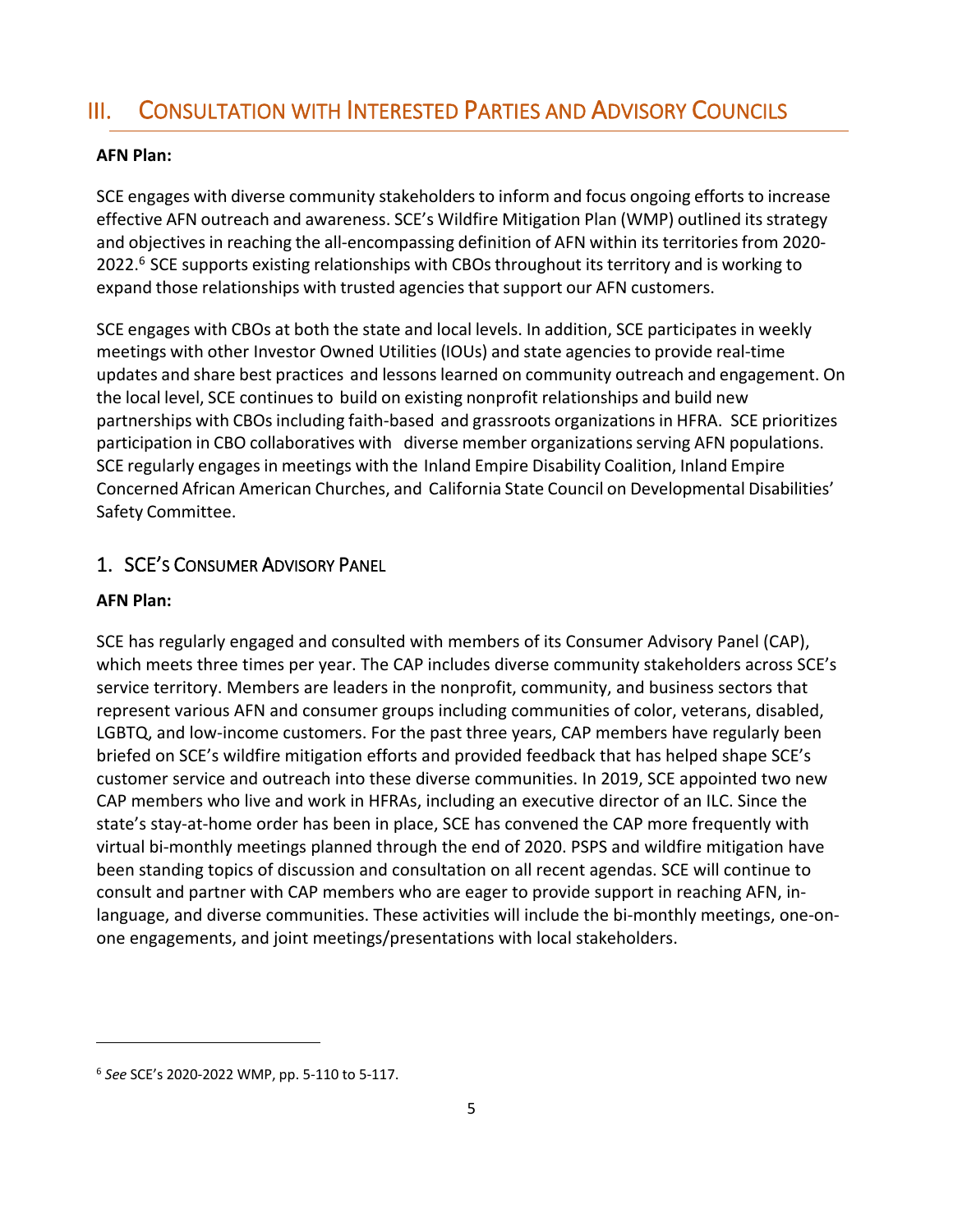#### **Quarterly Update:**

SCE held its CAP meetings virtually on June 17 and August 14, 2020. Both meetings included detailed updates on wildfire mitigation efforts, census outreach, General Rate Case, and state legislation.

### <span id="page-8-0"></span>2. INDEPENDENT LIVING CENTERS

### **AFN Plan:**

SCE established partnerships with eight ILCs acrossits service area to prepare AFN communities for PSPS. The ILCs are dedicated to increasing independence, access and equal opportunity for people with disabilities. Collectively, they provide direct services to the following counties within SCE's service area: Inyo, Kern, Los Angeles, Mono, Orange, Riverside, San Bernardino, Santa Barbara and Ventura Counties.

SCE's ILC partnerships will leverage the subject matter expertise of AFN advocates and members of the AFN community to provide appropriate, accessible and impactful education and outreach to SCE's AFN customers. Outreach will promote enrollment in SCE's MBL Program, which also offers SCE customers the ability to receive enhanced notifications for PSPS events and will include workshops and trainingsto provide preparedness education and assistance in applying for the MBL Program. The planned AFN outreach activities will be closely monitored and adjusted as needed through regular meetings with individual ILCs, as well as larger meetings with all eight ILCs. Additionally, SCE begins engaging itsILCs and other CBOs when de-energization events are unfolding so that they can be prepared to aid their impacted populations based upon the areas of impact.

SCE convened the California Foundation for Independent Living Centers(CFILCs) membersin our service territory in January and May and hosted them in February 2020 for a tour and presentation of our Emergency Operations Center (EOC). The meeting in May was transitioned to a virtual platform.

#### **Quarterly Update:**

On July 29, 2020 SCE conducted a PSPS simulation exercise and invited the ILCs to participate as observers. This gave ILCs the opportunity to observe how PSPS events may unfold, how decisions are made and what customer care offerings would be available to customers if a real event were to occur. At the end of the exercise, SCE captured feedback from participants for continuous improvement purposes. One ILC member participated in this simulation exercise.

In August 2020, SCE convened the eight ILCs operating under the CFILCs umbrella for its quarterly update meeting. Due to COVID-19, SCE continues to successfully host these meetings virtually. This meeting focused on the following topics: ILC progress to goals, including MBL outreach, updates on enhanced MBL online application processes, new program launch for critical care customers, additional rebate programs and details around customer notifications during PSPS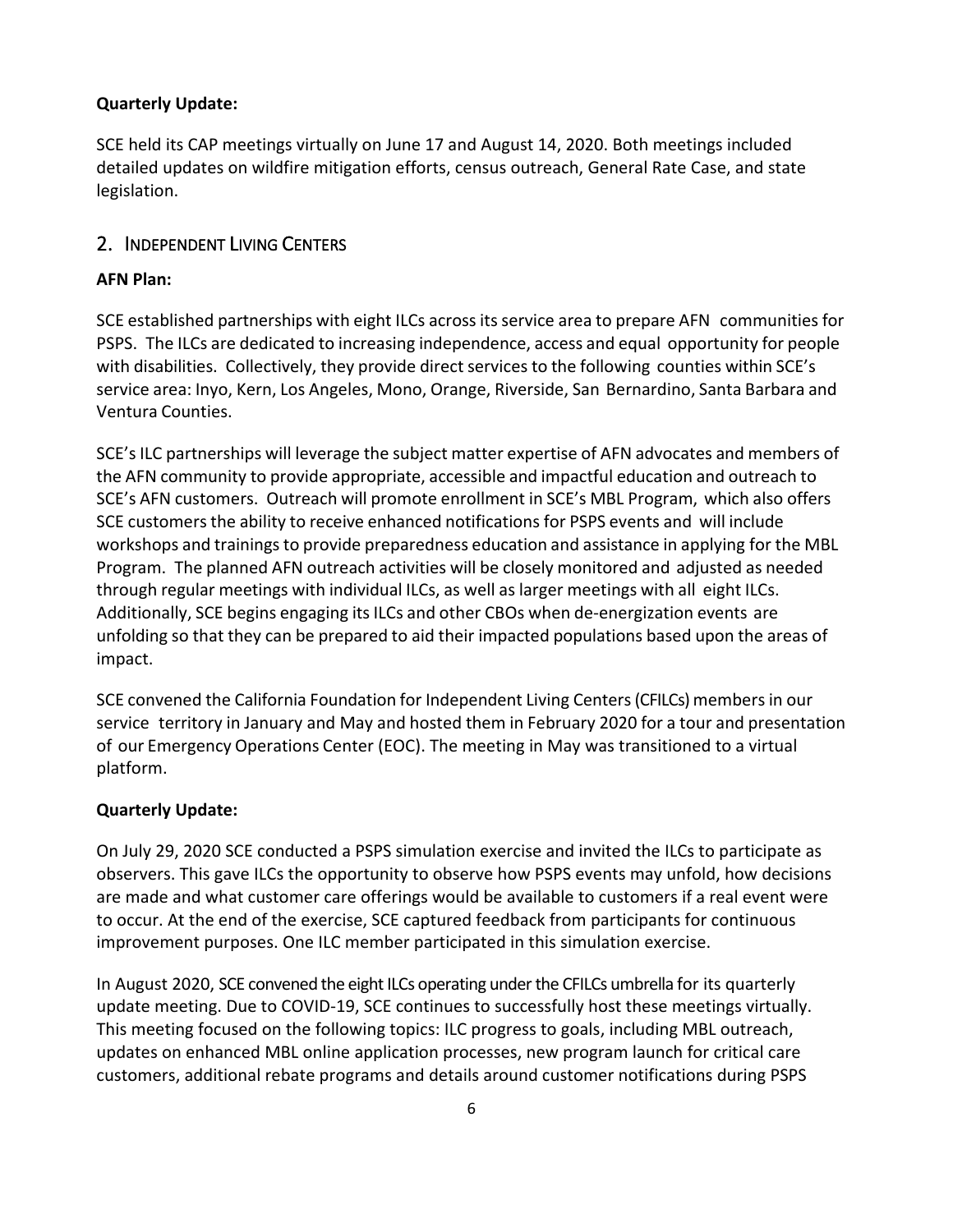events. SCE provided its CFILC with collateral on program offerings so that these important agencies can share information within their network of clients. SCE continues engagements with its broad network of CBOs and launched its CBO outreach strategy<sup>7</sup> in July 2020.

Additionally, SCE has added a dedicated AFN resource within its Incident Management Team (IMT) structure for when PSPS events are forecasted. This representative's key role in the IMT is to engage with CBOs, ILCs and other trusted agencies like 2-1-1 organizations when de-energization events are unfolding so that they can be prepared to aid their impacted populations based upon the areas of impact. SCE hosted a virtual webinar that provided training on PSPS alerts and notification processes in August 2020 to educate them on the notifications they would receive, the cadence of notifications, what the notifications will say and the call to action when received. Further, the notifications offer our trusted partners with prescribed messaging that they can repurpose for their own notifications to their clients and includes details of area of concern, dates for the periods of concern, maps of the impacted areas and helpful tips to share with customers. SCE is working closely with these partners on the early advance notifications for PSPS updates and makes the dedicated AFN resources available to them for questions while the events are in scope. SCE invited the ILCs, 2-1-1 partner organizations and the American Red Cross to this training session. Prior to conducting this training, SCE proactively began sending these notifications to the partners to gain feedback on their usefulness, which increased awareness and enabled their ability to proactively support their clients. SCE has communicated with our partners during all the PSPS events so far in 2020 and will continue working with these agencies to enhance communications so that they are meaningful to their needs.

### <span id="page-9-0"></span>3. 2-1-1 REFERRAL SERVICE

#### **AFN Plan:**

In 2019, SCE established partnerships with seven 2-1-1 service providers throughout the SCE service territory where customers can receive information suitable for their unique needs during PSPS events or other emergencies. 2-1-1 provides free information and referral services using rich data and access to live, trained specialists to connect people to services in their communities 24/7. As part of the partnership, 2-1-1 service providers will be assessing current capabilities and developing or augmenting their databases with AFN resources and referrals.

#### **Quarterly Update:**

On July 29, 2020, SCE performed a PSPS simulation exercise and invited 2-1-1 organizations in our service territory to participate as observers. This gave 2-1-1 organizations the opportunity to

 $<sup>7</sup>$  CBO Outreach strategy aims to increase awareness and educate customers on rates and other programs</sup> utilizing a bottoms-up, grassroots approach by leveraging established relationships with nearly 1,400 CBOs within our service territory. See section titled "CBO Engagement/Community Partnerships" for details on how SCE leverages CBO strategy for AFN engagement and outreach.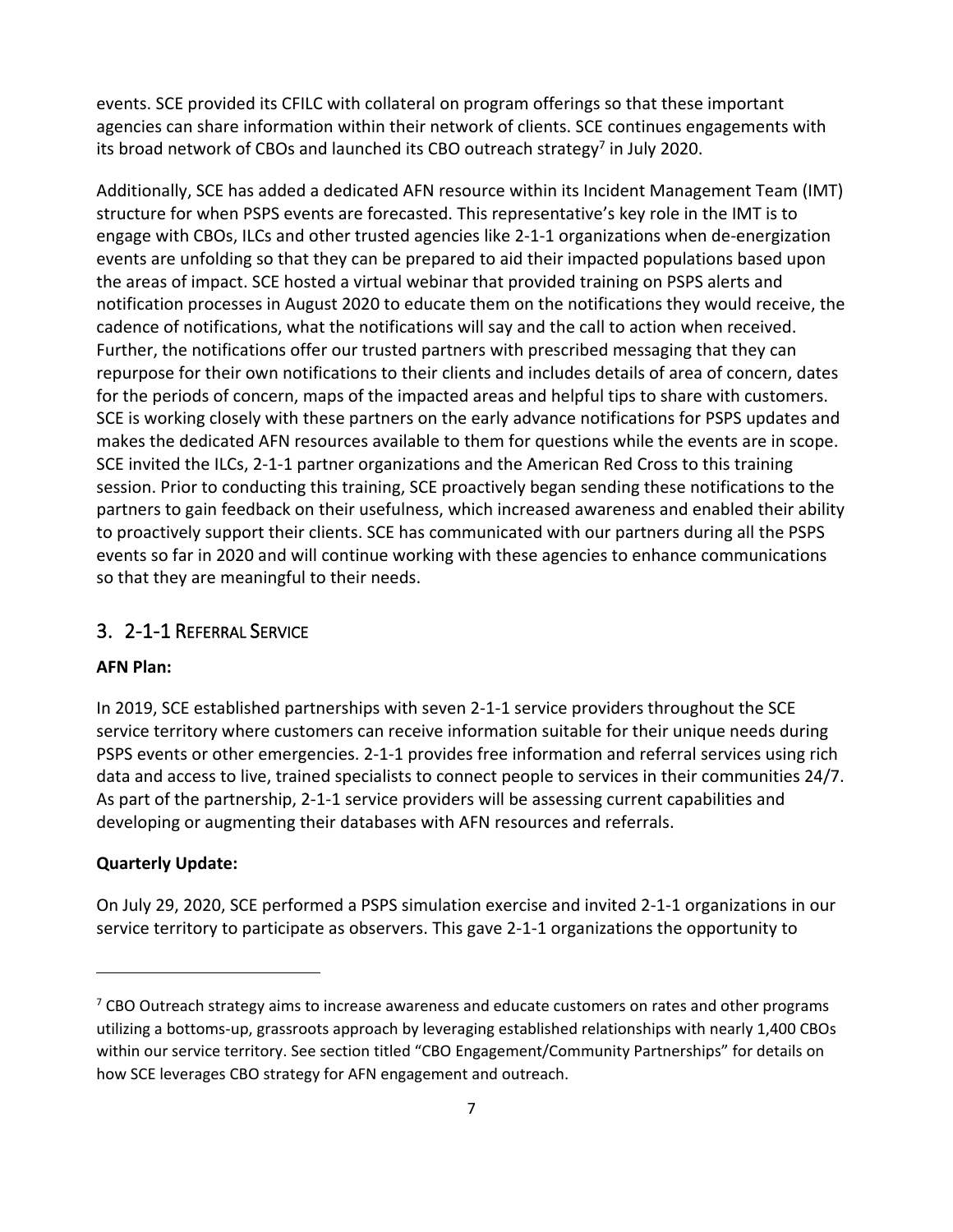observe how PSPS events may unfold, how decisions are made and what customer care offerings would be available to customers if a real event were to occur. At the end of the exercise, SCE captured feedback from participants for continuous improvement purposes. One 2-1-1 organization participated in the simulation exercise.

In August 2020, SCE convened a focus group meeting with the joint IOUs and the statewide 2-1-1 organizations to further understand how we can leverage our partnership to better serve our AFN customers. Topics of interest from SCE and its peer utilities was what type of resources and services are offered to aid AFN populations and whether those are consistent across the state. The objective to gain alignment of consistency with the 2-1-1 organizations and share best practices. This effort continues and SCE will dedicate resources necessary to amplify the value of our 2-1-1 partners, including better information and integration into front line staff about 2-1-1 organizations and customer referrals as needed.

### <span id="page-10-0"></span>4. STATEWIDE AFN COUNCIL

### **AFN Plan:**

SCE's mission is to safely and reliably deliver affordable clean energy to the customers and communities it serves. SCE is committed to understanding the unique and diverse needs of its AFN customer populations and has committed resources and funding to support the launch of the first Statewide AFN Advisory Council in partnership with the other California IOUs. As stated in the PSPS OIR Phase 1 decision, "the electric investor owned utilities must make a diligent effort to identify AFN populations within their customer base.<sup>8</sup>

SCE worked with the other IOUs to establish an external AFN Advisory Council, comprised of a diverse group of recognized CBO leaders supporting the AFN population as well as members and advocates from within the AFN community. SCE expects the Statewide AFN Council will serve as an appropriate foundation for successfully serving its AFN customers. The AFN Council opens the dialogue to discuss unique needs of this most vulnerable population and to develop a holistic strategy on how to better serve our AFN customers. The board of the AFN Council will be comprised of IOUs, state leaders (*e.g.*, Cal OES, CPUC), and statewide CBO leaders who support the AFN population.

The initial kick-off of this Advisory Council was held on June 15, 2020. The Statewide Advisory Council will aid all stakeholders in developing and executing upon meaningful strategies to serve AFN populations and provide independent expertise to help ensure that utility customer programs incorporate best practices. The Council will also help utilities and other stakeholders further develop their AFN strategies to ensure robust programs that will adequately and appropriately educate, communicate with, and aid AFN populations in building resiliency for de-energization events such as PSPS.

<sup>8</sup> D.19-05-042, Appendix A, pp. A12.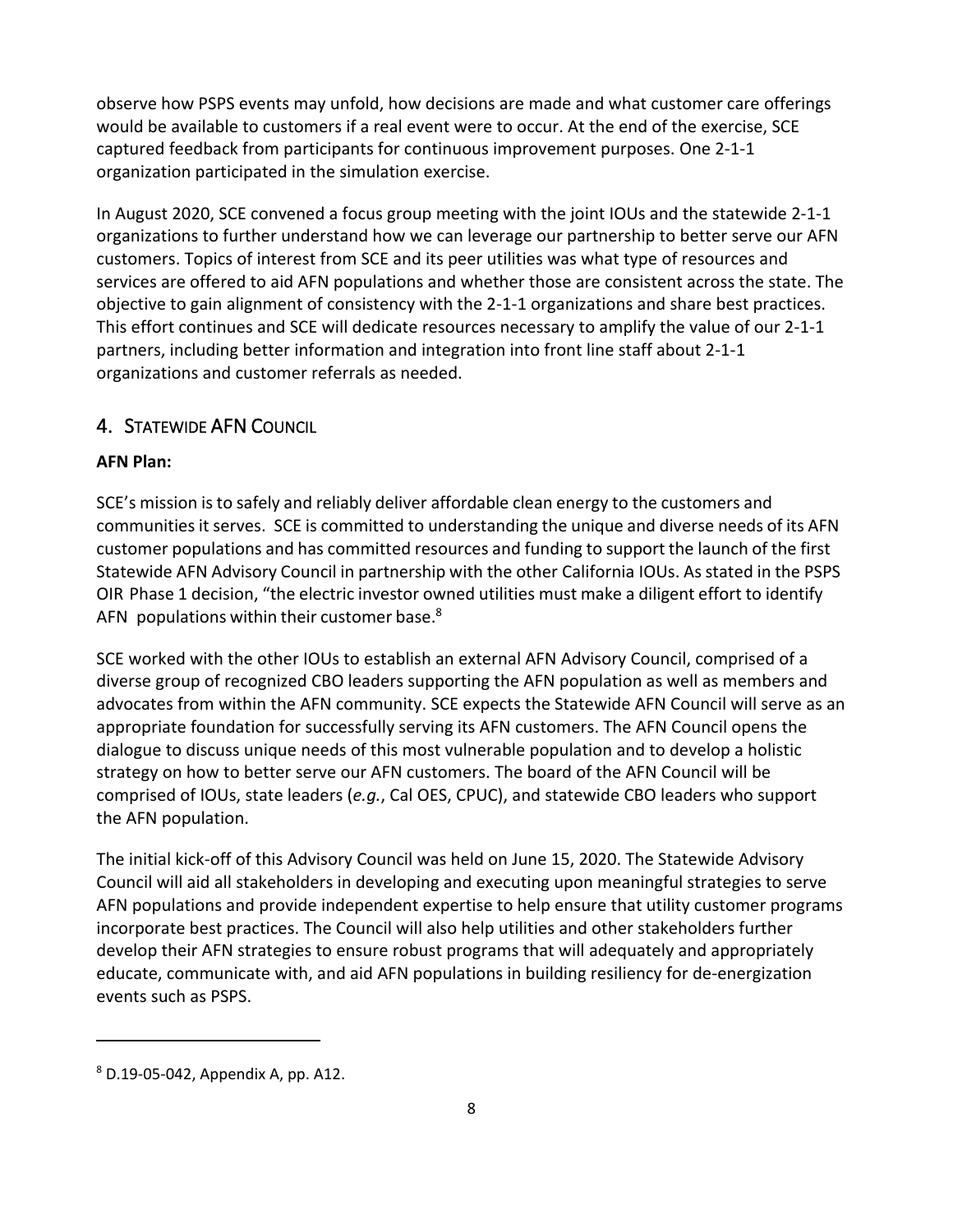### **Quarterly Update:**

SCE, along with the other IOUs, established a voluntary Statewide AFN Advisory Council comprised of a diverse group of CBOs supporting the AFN population, members and advocates from within the AFN community as well as representatives from various state agencies. The objective of the Statewide AFN Advisory Council is to help the IOUs learn and understand the unique needs of their most vulnerable customers. The IOUs plan to incorporate best practices to improve support of the AFN population now and in the future. Specifically, the AFN Advisory Council will: 1) actively identify issues, opportunities, and challenges; 2) serve as a sounding board and offer insights; 3) share experiences, perspectives, and best practices; 4) identify opportunities for partnerships; 5) help identify the needs of the various AFN constituents, and 6) amplify the message amongst the constituency they represent.

There are currently 20 organizations actively participating on the AFN Advisory Council including the California Office of Emergency Services (Cal OES), Disability Rights California (DRC), Center for Accessible Technology (CforAT) and CFILC.

In 2020, the Statewide AFN Council has held four meetings and has focused on the following topics:

- June 15, 2020: IOUs provided a recap of their 2019 efforts and a look ahead at the wildfire mitigation activities underway for 2020
- June 18, 2020: Listening session for the IOUs to hear a summary of needs from AFN Council members
- July 24, 2020: Resources for the utility frontline employees and AFN needs. A key outcome from this meeting was understanding the services, tools and resources provided by 2-1-1 organizations and how to integrate these services into front line resources responding to unique needs of our AFN populations
- August 14, 2020: Dedicated to hearing from 2-1-1 organizations to understand their current resources, tool and capabilities
- A key outcome of the meeting was for 2-1-1 organizations to come back to the Council with recommendations on an approach to establish a statewide plan as well as opportunities to fill the gaps specific to PSPS events

The AFN Advisory Council has meetings scheduled through the end of 2020.

Some examples of feedback received by the Council include:

- Providing generators and fuel for generators to AFN customers
- Ensuring strong partnerships are in place with local counties
- Considering customer accessibility needs in marketing and communications
- Providing clear communications about when a PSPS event will occur and how long it will last
- Providing resources to utility employees to support AFN customers during PSPS events
- Educating contact center support representatives to direct customers to 2-1-1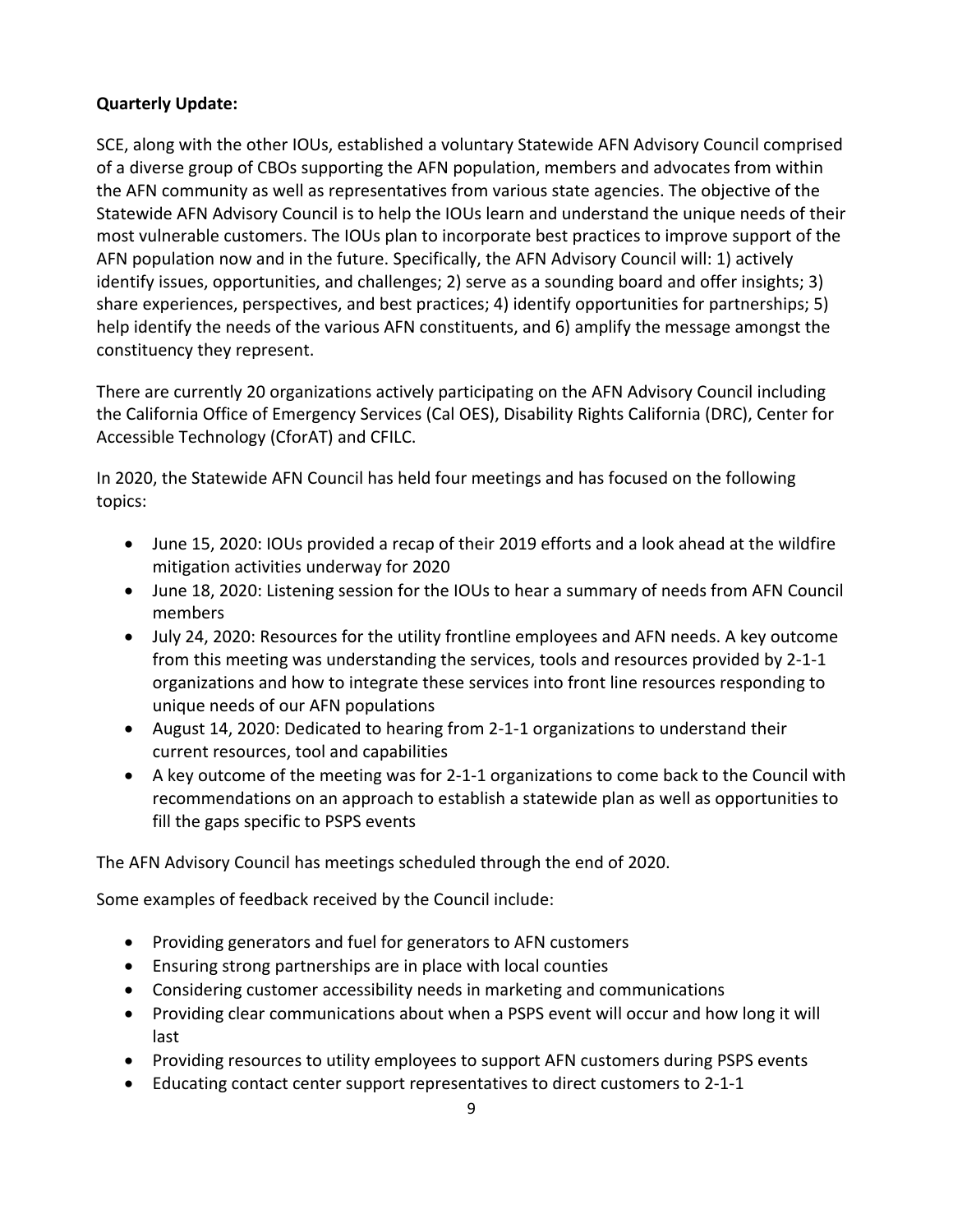organizations for the identification of community specific resources during and after an emergency or PSPS event

• Considering how to create a more appropriate definition to target people with disabilities impacted by PSPS events beyond MBL customers

SCE will continue to integrate feedback from the council into its outreach, education and program development activities and is currently training front line employees such as contact center staff and Field Service Representatives (FSRs) on resources available to aid AFN populations, launching its Critical Care Back-up Battery (CCBB) program, amplifying partnerships with more than 1400 CBOs across its territory, building consistency across the state with 2-1-1 organizations, and utilizing the self-certification of vulnerable customers to ensure inclusion into alerts and notifications. Lastly, SCE has heard from the AFN Advisory Council how important it is to consider those who identify as AFN when developing programs that aid these populations best. SCE is currently building an internal framework to include its own employees who are AFN into the implementation of our AFN Plan.

### <span id="page-12-0"></span>5. CPUC DISADVANTAGED COMMUNITIES ADVISORY GROUP

#### **AFN Plan:**

Senate Bill 350 (De Leon, 2015), as codified in Public Utilities Code section 400(g), requires the CPUC and the California Energy Commission (Energy Commission) to establish a Disadvantaged Communities Advisory Group (DACAG) consisting of representativesfrom disadvantaged communities. The purpose of the DACAG is to review and provide advice on proposed clean energy and pollution reduction programs and determine whether those proposed programs will be effective and useful in disadvantaged communities.

The Energy Commission and the CPUC adopted the Charter for the DACAG on December 13, 2017, in Energy Commission Resolution 17-13-2, and on December 14, 2017, in CPUC Resolution E-4893, respectively. The Charter was amended on March 11, 2020, in Energy Commission Resolution 20- 0311-4. The DACAG meets monthly both virtually and in person in locations across the state.

Disadvantaged communities are areasthroughout California that mostsuffer from a combination of economic, health and environmental burdens. These burdens include poverty, high unemployment, air and water pollution, presence of hazardous wastes, as well as high incidence of asthma and heart disease.

Although living in a disadvantaged community does not necessarily mean that a person belongsto an AFN population, there is likely some overlap. In addition, disadvantaged communities in SCE's service area have some overlap within SCE's HFRA. SCE is committed to engaging with the DACAG, as well as the various other advisory councils and groups described in this Plan, to provide information about its wildfire mitigation activities. SCE also intends to inform the DACAG of its activities for outreach, education and resiliency building for its AFN populations.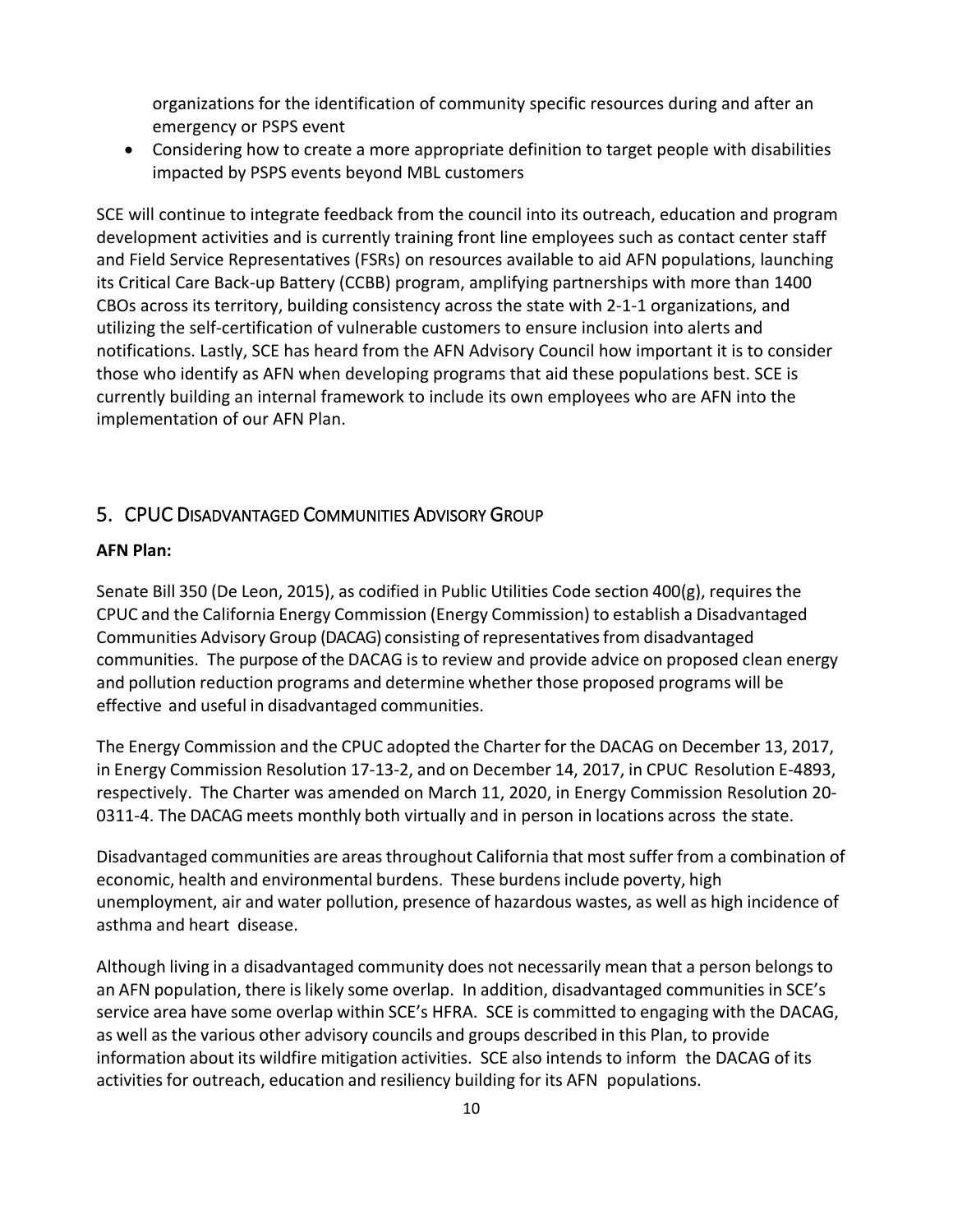### **Quarterly Update:**

The DACAG has expressed an interest in being informed of and providing input into SCE's activities for outreach, education and building resiliency for its AFN populations. SCE's Vice President of Customer Service Operations serves as a sponsor from SCE for the DACAG.

The DACAG defines disadvantaged communities that should be considered when developing these programs as<sup>9</sup>:

- The top 25% of census tracts identified by CalEPA's CalEnviroScreen model (these are traditionally defined as Disadvantaged Communities),
- Low-income census tracts below 80% of the State or Area Median Income (SMI/AMI),
- Individual households with median household income less than 80% of Area Median Income (AMI),
- All tribal lands.

SCE has conducted analysis using internal and external data, such as census data, to identify the overlaps within its HFRA of AFN, DAC and socioeconomic attributes to gain insights into our customer profiles across our service territory. This information can be used to help shape customer care programs and heighten the visibility of demographic impacts in our HFRA. The results of this information are still fresh and therefore SCE will continue work with this data to understand more in the upcoming months about the usefulness of this information and how it can be leveraged for outreach, education, program development and meaningful partnerships.

## <span id="page-13-0"></span>6. ENVIRONMENTAL AND SOCIAL JUSTICE (ESJ) COORDINATION FORUM

### **AFN Plan:**

SCE has created an internal, cross-functional ESJ Forum to support disparate impacts between communities; and proactively expand access to clean energy, resiliency resources and services in SCE's ESJ communities.

The ESJ Coordination Forum can help SCE enhance its AFN strategies by: (1) coordinating AFN and other ESJ activities and communicationsinternally and externally; (2) providing input on new and ongoing ESJ policies, programs, and projects that could enhance AFN efforts, and (3) providing

<sup>&</sup>lt;sup>9</sup> The DACAG defines disadvantage communities in a similar manner as the equity framework that it would like to adopt. This framework would work in conjunction with the Guiding Principles of the Advisory Group set forth in the Charter of the DACAG. This framework includes topics of health and safety, access & education, financial benefits, economic development, and consumer protection as it relates to all climate related policies, bills, proceedings, requests for proposals, etc.

https://www.cpuc.ca.gov/uploadedFiles/CPUCWebsite/Content/UtilitiesIndustries/Energy/EnergyPrograms /Infrastructure/DC/EquityFramework\_GuidingPrinciples.pdf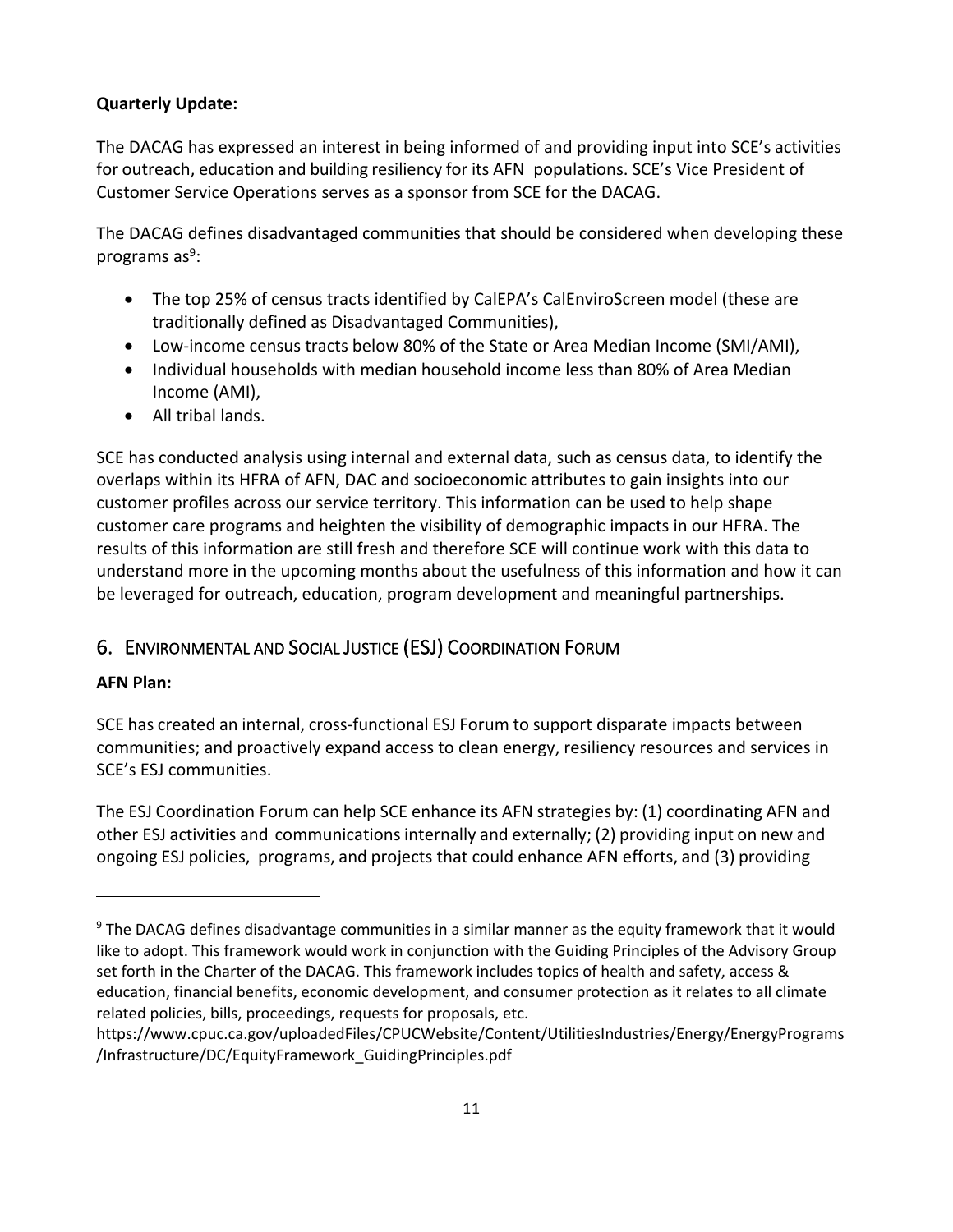recommendations to SCE management on important ESJ-related AFN issues.

The CPUC's 2019 ESJ Action Plan<sup>10</sup> defines an ESJ Community broadly as a community where residents are:

- Predominantly communities of color or low-income,
- Underrepresented in the policy setting or decision-making process,
- Subject to a disproportionate impact from one or more environmental hazards
- Likely to experience disparate implementation of environmental regulations and socioeconomic investments in their communities.

The intent of this definition is to ensure that it is inclusive.<sup>11</sup> These communities are further defined using more traditional quantitative criteria that include but are not limited to the criteria identified by the DACAG in its Equity Framework (see above).

The ESJ Forum provides extraordinary value when taking the needs and concerns of ESJ communities into consideration as we proceed with our AFN outreach efforts. Naturally there is overlap between the ESJ and AFN populations and, therefore, SCE will leverage these efforts as it advances its AFN Plan.

### **Quarterly Update:**

SCE teams working on AFN activities meet regularly with the Environmental and Social Justice (ESJ) team at SCE to discuss important topics, share information and improve opportunities for our AFN customers where possible. Information sharing between these teams is crucial to ensuring awareness of activities, particularly where there may be opportunities to leverage work underway.

### <span id="page-14-0"></span>7. REGIONAL WORKING GROUPS AND ADVISORY BOARD

### **AFN Plan:**

<sup>&</sup>lt;sup>10</sup> CPUC's 2019 ESJ Action Plan, pp. 9

https://www.cpuc.ca.gov/uploadedFiles/CPUCWebsite/Content/UtilitiesIndustries/Energy/EnergyPrograms /Infrastructure/DC/Env%20and%20Social%20Justice%20ActionPlan\_%202019-02-21.docx.pdf

 $11$  "Environmental and social justice seeks to come to terms with, and remedy, a history of unfair treatment of communities, predominantly communities of people of color and/ or low-income residents. These communities have been subjected to disproportionate impacts from one or more environmental hazards, socio-economic burdens, or both. Residents have been excluded in policy setting or decision-making processes and have lacked protections and benefits afforded to other communities by the implementation of environmental and other regulations, such as those enacted to control polluting activities." CPUC's 2019 ESJ Action Plan, pp. 6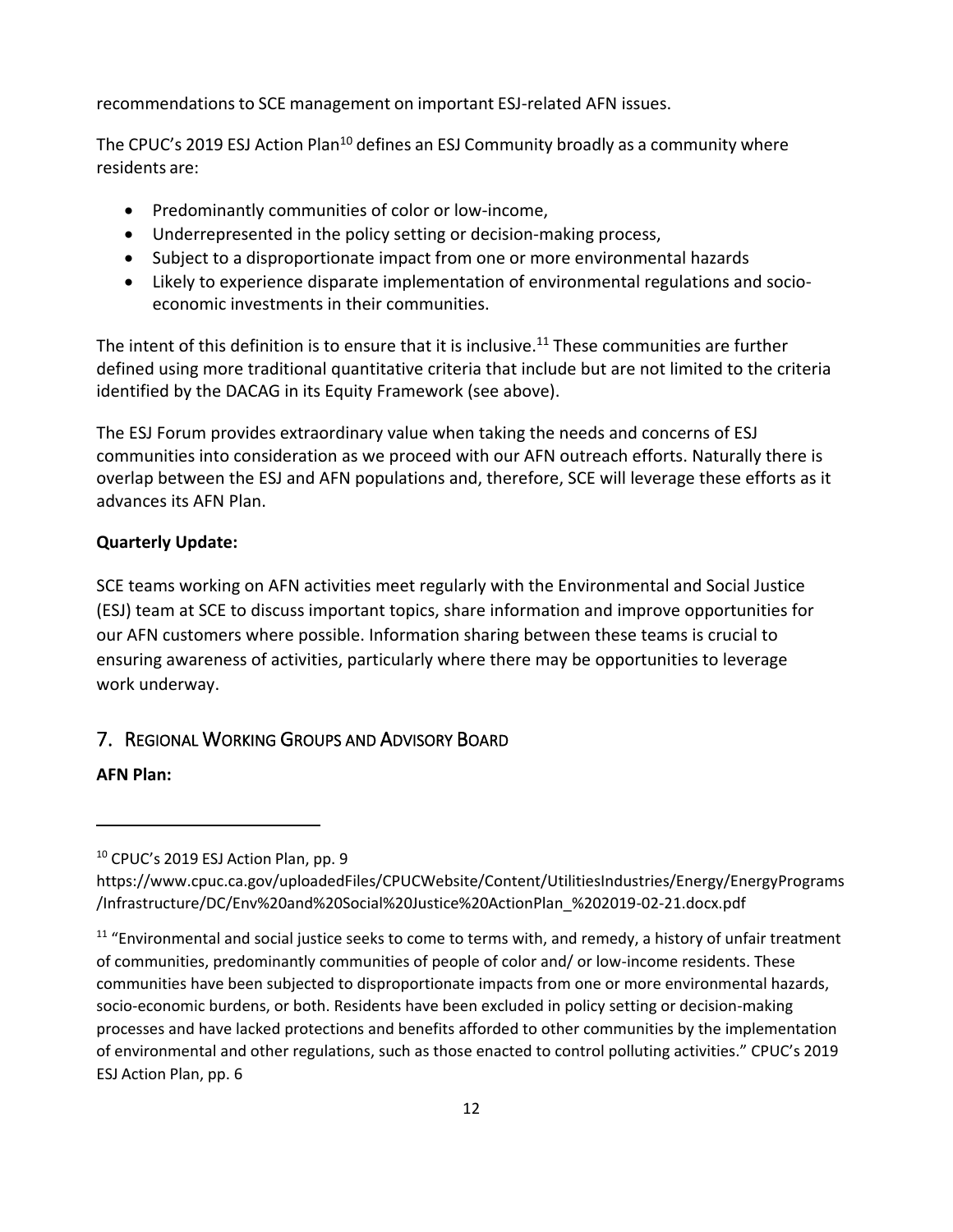SCE is actively engaging with organizations and agencies today that serve individuals identified as AFN customers to gain insights to the unique and diverse needs of this population of customers. SCE's AFN Plan includes organizing Regional working groups and an Advisory Board that will further serve to enhance its overall AFN strategy. As described in this Plan, SCE has numerous engagements with working groups and an Advisory Board and is currently evaluating the structures and charters of those forums to identify gaps while coordinating efforts to meet the spirit of the Decision.

### **Quarterly Update:**

SCE is in the process of developing regional working groups to represent the various communities impacted by PSPS within SCE's service territory. These working groups will serve as a formal venue to share lessons learned between impacted communities and SCE. The working groups will discuss several key topics related to PSPS including Community Resource Centers (CRCs), communication and notification strategies, and efforts to identify critical facilities and AFN customers.

The working groups will include representatives from various entities such as Public Safety Partners, local and tribal governments, people and communities with access and functional needs and other vulnerable communities. SCE will invite representatives from the following groups to join the working groups:

- Small multi-jurisdictional electric utilities
- Community choice aggregators
- Publicly owned electric utilities
- Communications and water service providers
- Tribal and local government entities
- Public Safety Partners
- Representatives of people/communities with AFN and other vulnerable communities
- Commission staff

There will be three regional working groups in the SCE service area. The working groups will meet quarterly, and SCE will provide a report to the Commission on key issues discussed during the meetings. Meeting agenda, minutes and outcomes will also be shared with the PSPS Advisory Board.

In addition to the regional working groups, SCE is also in the process of establishing a PSPS Advisory Board that will discuss area-wide de-energization and wildfire issues and provide handson, direct involvement and advisory functions on various aspects of PSPS de-energizations. The Advisory Board will have senior-level representation from the various entities invited to attend. Advisory Board efforts will be coordinated with the working group activities. SCE will have representation from the following groups in the Advisory Board:

- Public Safety Partners
- Communications and water service providers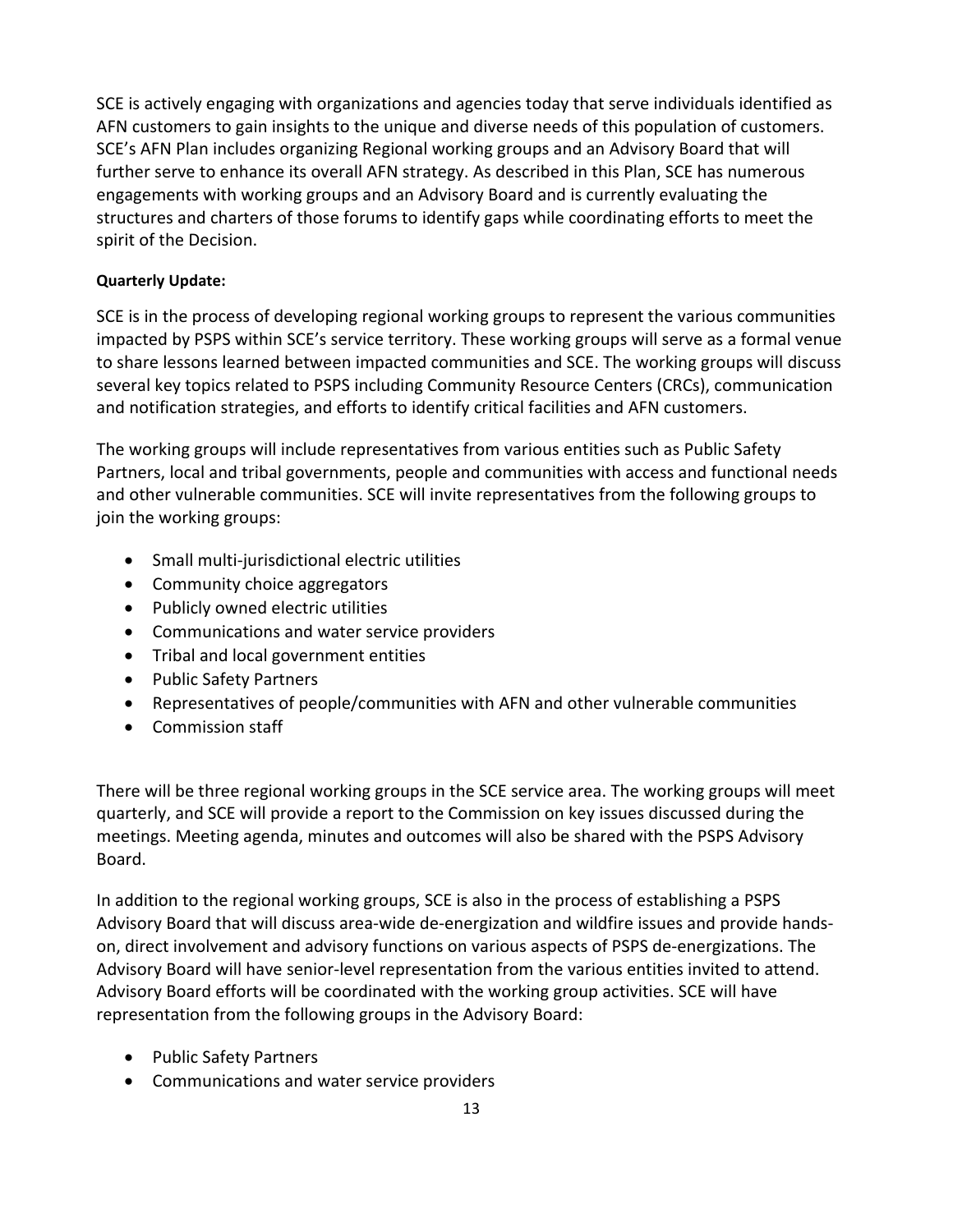- Tribal and local government entities
- Business groups
- Nonprofit organizations
- Representatives of people/communities with AFN and other vulnerable communities
- Academic organizations

The working groups and the PSPS Advisory Board will have representation from people/communities with AFN and other vulnerable populations. In the working group meetings, we will review how local government, SCE and the AFN community can partner to improve outreach to impacted communities before and during PSPS events. The meetings for working groups and Advisory Board are expected to begin meeting in late September 2020.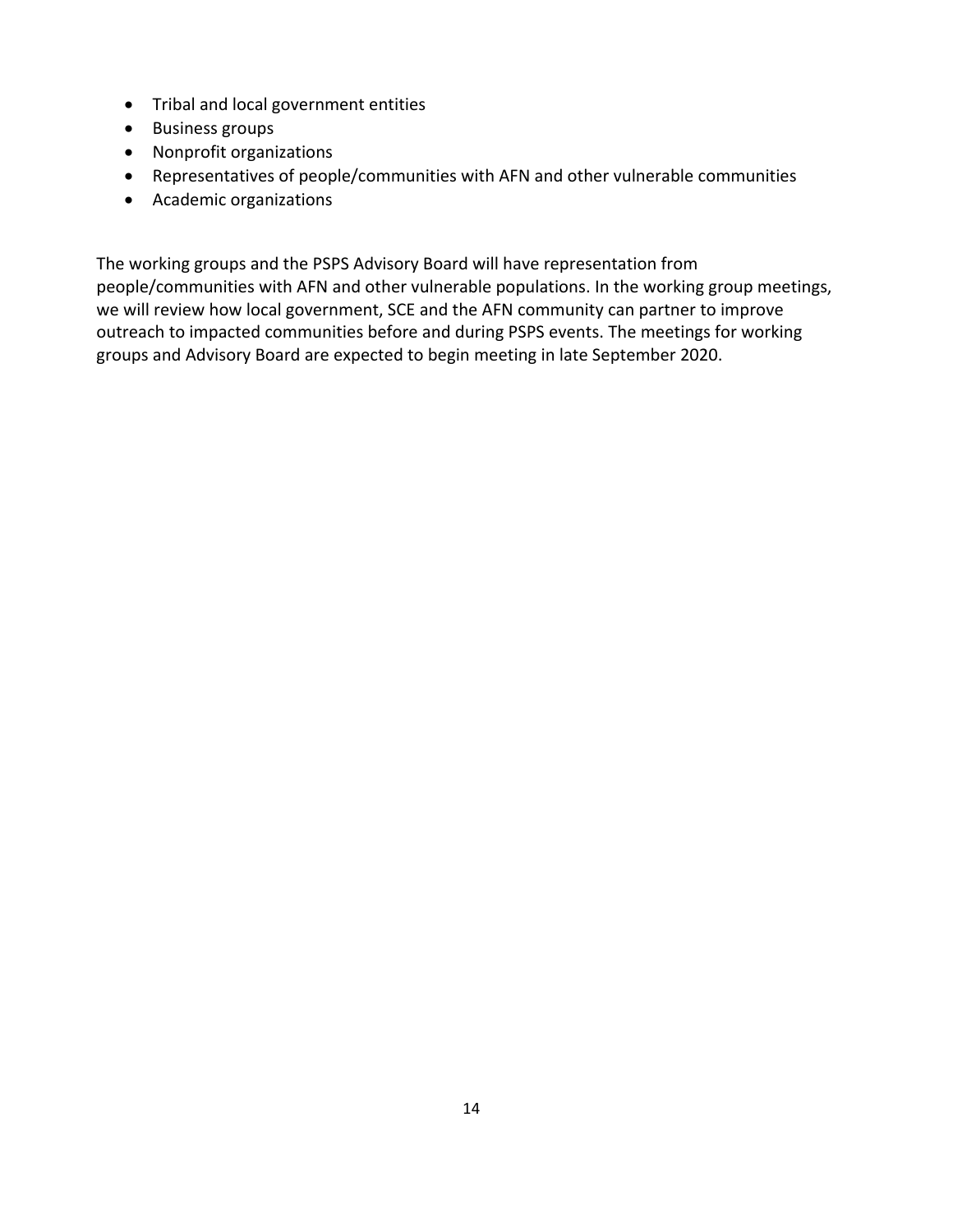# <span id="page-17-0"></span>IV. CUSTOMER PROGRAMS AND AVAILABLE RESOURCES FOR VULNERABLE POPULATIONS

### <span id="page-17-1"></span>1. CRITICAL CARE BATTERY BACK-UP (CCBB) PROGRAM

### **AFN Plan:**

In 2020, SCE is implementing its CCBB Program that will aid SCE's most vulnerable customers during PSPS de-energization events. The purpose of the program is to provide a fully subsidized portable backup battery solution to eligible customers in SCE's service territory, which will aim to provide sufficient power to operate eligible customer medical devices for up to twenty-four hours in the event of any de-energization. Customers that are Income Qualified Critical Care (IQCC)<sup>12</sup> in HFRA Tiers 2 and 3 will be eligible for this program.

SCE's CCBB will:

- Promote clean portable electric back-up battery solutions and reduce reliance on fossil fuel generators,
- Appropriately size batteries based on load consumption analysis conducted during customer assessment,
- Fully subsidize a solution for all eligible customers, and
- Provide a simple customer experience with no upfront costs that is modeled around SCE's Direct Install program<sup>13</sup>.

SCE is beginning outreach to eligible customers and plans to deliver approximately 2,500 batteries to eligible customers in 2020. SCE described this program in its 2020-2022 WMP and its pending 2021 GRC application (A.19-08-013).

### **Quarterly Update:**

- Launched CCBB Program on July 7, 2020.
- Based on analysis of eligible customer's accounts and the medical devices in the home, SCE established a baseline for load requirements to determine variable battery solutions to

 $12$  IQCC customers are those that are enrolled in both an income-qualified program such as California Alternate Rates for Energy or Family Electric Rate Assistance and Critical Care.

<sup>&</sup>lt;sup>13</sup> Direct installation energy efficiency programs are those in which simple energy saving low-cost measures are installed in low-income households. Potential measures include compact fluorescent light bulbs, lowflow showerheads and faucet aerators, water heater wraps refrigerators. The Critical Care Back-up Battery Program is considered direct install measure.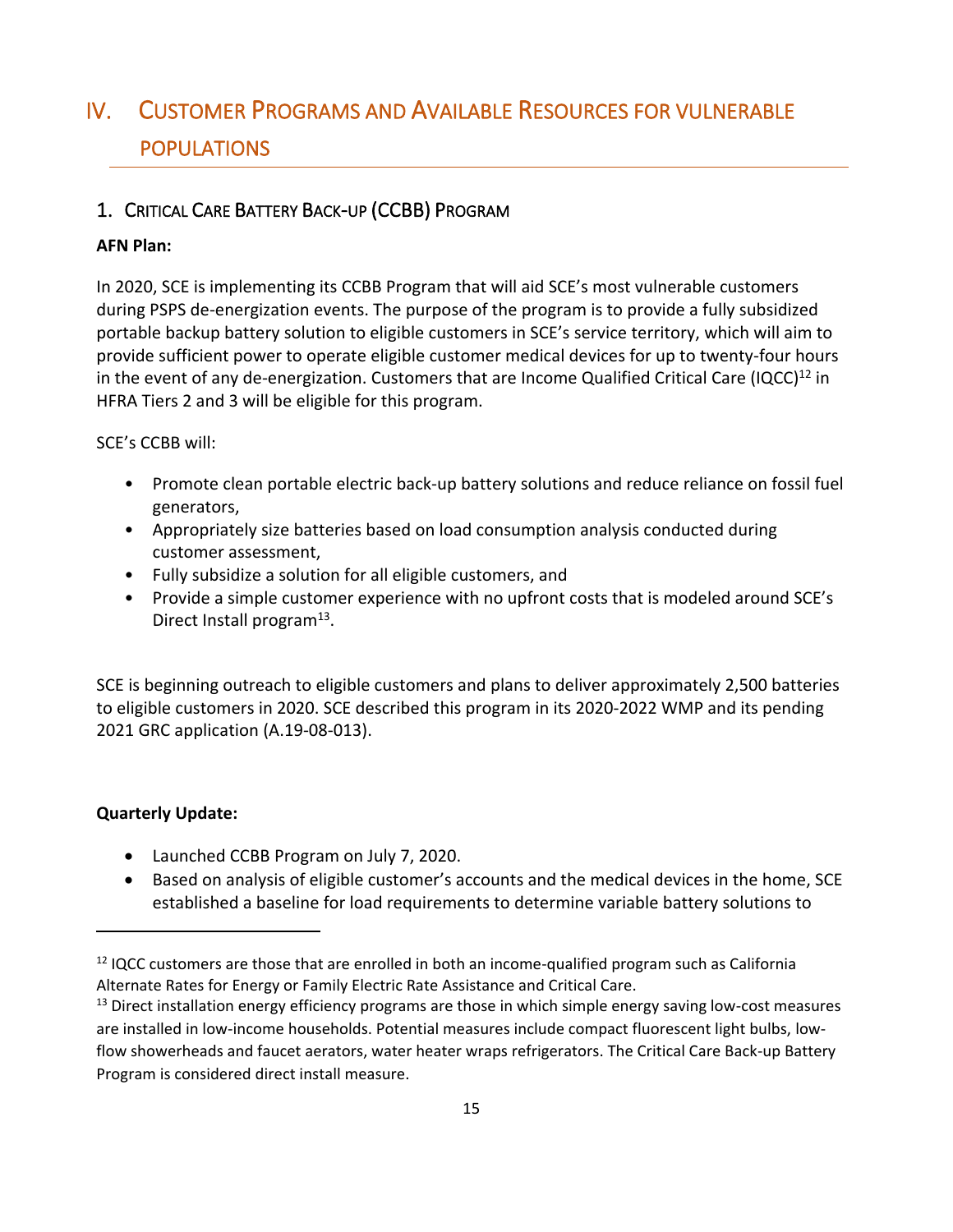offer in the program. The goal was to right size the battery solution that would be able to provide enough power to operate a customer's medical device(s) for up to 24 hours on a single charge. The subsidized battery also includes a solar panel for charging

- SCE developed a battery sizing tool that our contractors will use as a guide for estimating battery size recommendations to ensure right sizing.
- Program includes a three-year extended warranty for customers.
- In July, SCE mailed outreach letters to all customers meeting the eligibility criteria for this program (approximately 2,141 customers) inviting them to participate in this new program. SCE will continue to send outreach letters to new customers who meet eligibility criteria each month.
- Despite being eligible for the program, at no cost, some customers may choose not to participate in the program. SCE will be conducting a sampling of calls to those who have declined the battery to gain insights to their lack of interest. This will help identify areas for program improvement and provide information on whether customers are already equipped with backup power.
- The CCBB program prioritized outreach by first contacting eligible customers who were impacted by a PSPS event in 2019 to inform them about the program and invite them to participate.
- To date (August 28, 2020), the program has enrolled 251 customers and has delivered 88 backup batteries to eligible customers, with delivery dates for additional customers being scheduled each week. Due to COVID-19, assessments and delivery have been offered through a virtual business model with ESA contractors if requested.
- Due to COVID-19, supply chain impacts were anticipated as production of devices was overseas. SCE has a committed procurement and delivery schedule for the 2500 batteries, supply and will be able to receive and distribute these to eligible and interested customers as planned in 2020.

### <span id="page-18-0"></span>2. MEDICAL BASELINE

### **AFN Plan:**

SCE encourages customers who require the use of electrically operated medical equipment to sign up for the MBL program. SCE conducts outreach to raise customer awareness about this program using the following outreach strategy:

- Quarterly bill onserts directing customers to [www.sce.com/medicalbaseline,](http://www.sce.com/medicalbaseline) [www.sce.com/psps](http://www.sce.com/psps) and [www.sce.com/wildfire,](http://www.sce.com/wildfire)
- Conversations with customer service representatives in SCE's contact center or in person at community events,
- Information provided at CRC and Community Crew Vehicles (CCV) during PSPS deenergization events,
- Partnerships with CBOs and other agencies to raise awareness of and increase enrollment in the program.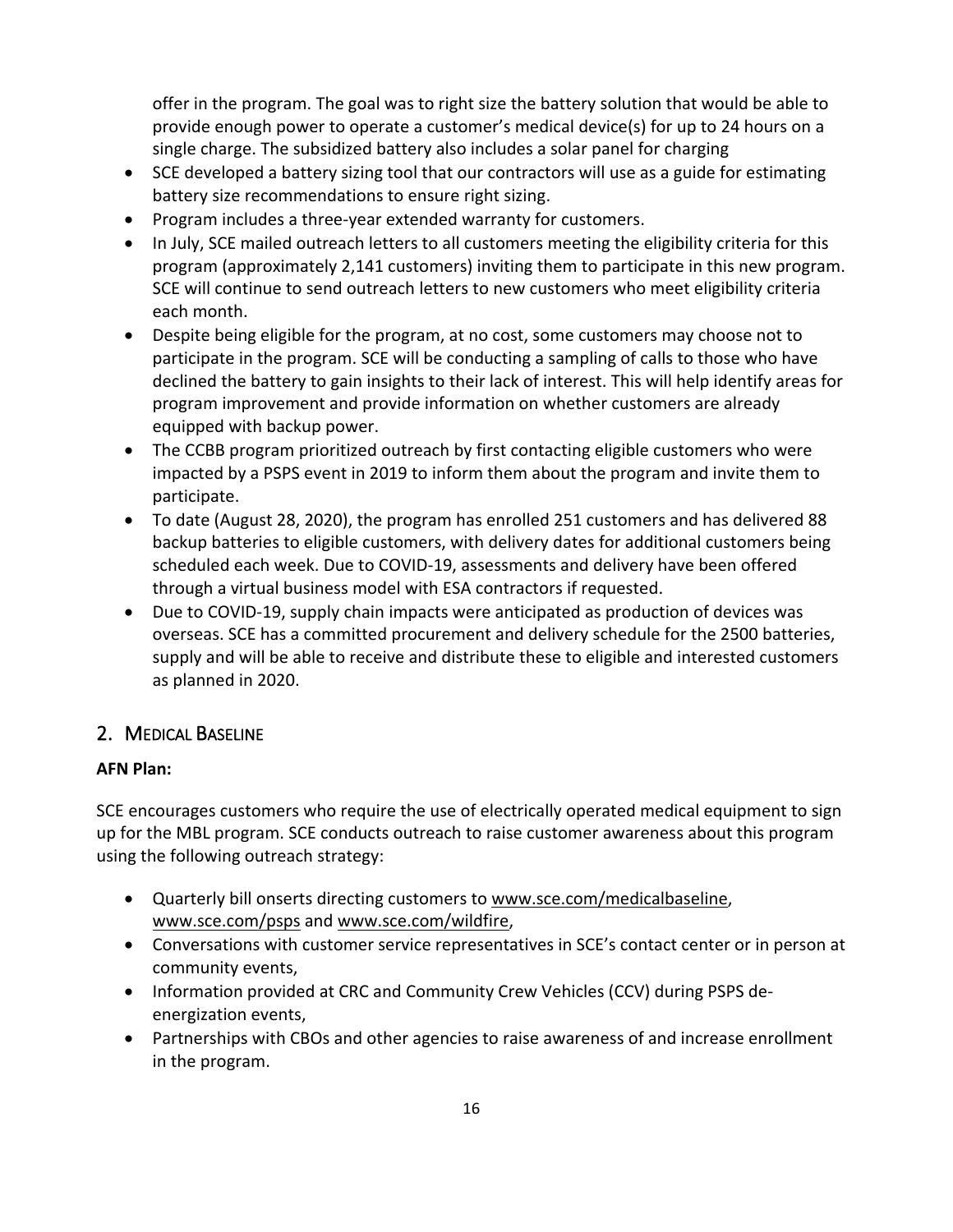SCE recently made significant enhancements to its MBL Program to aid customers by allowing customers to enroll through an online process(while continuing to accept paper applications). Additionally, in response to the COVID-19 pandemic, SCE temporarily suspended all MBL reverifications to ensure that customers are not removed from the program because they are unable to visit their physicians during the "safer at home" orders. SCE also temporarily relaxed the requirement of providing a physician'ssignature to initially enroll in the program during the pendency of these orders.

SCE's MBL Program provides customers an additional amount of electricity at the lowest rate (referred to as a "baseline"). In addition, this program provides more tailored customer care, for instance by allowing customers to list other individuals to receive important alerts and notifications about their electric account through multiple contact methods, which may be crucial during deenergization events or emergencies. For those identified asrelying on medical equipment for life support, SCE takes additional measures to confirm these customers receive the outbound alerts and notifications for PSPS events, including sending a representative to their door to deliver the message, if necessary.

SCE works directly with local offices of emergency services to share information about its most vulnerable customers so that they are aware of the customers in their communities that may require assistance during PSPS events.

### **Quarterly Update:**

SCE has seen an increase in MBL enrollment in 2020 as it compares to the 2018 and 2019 monthly averages.

| Year      | <b>Total End of Year MBL</b><br>Customers | % Difference from Previous Year |
|-----------|-------------------------------------------|---------------------------------|
| 2018      | 99,132                                    |                                 |
| 2019      | 95,912                                    | $-3.2%$                         |
| 2020 YTD* | 101,113                                   | 5.4%                            |

\*YTD is as of 8/8/2020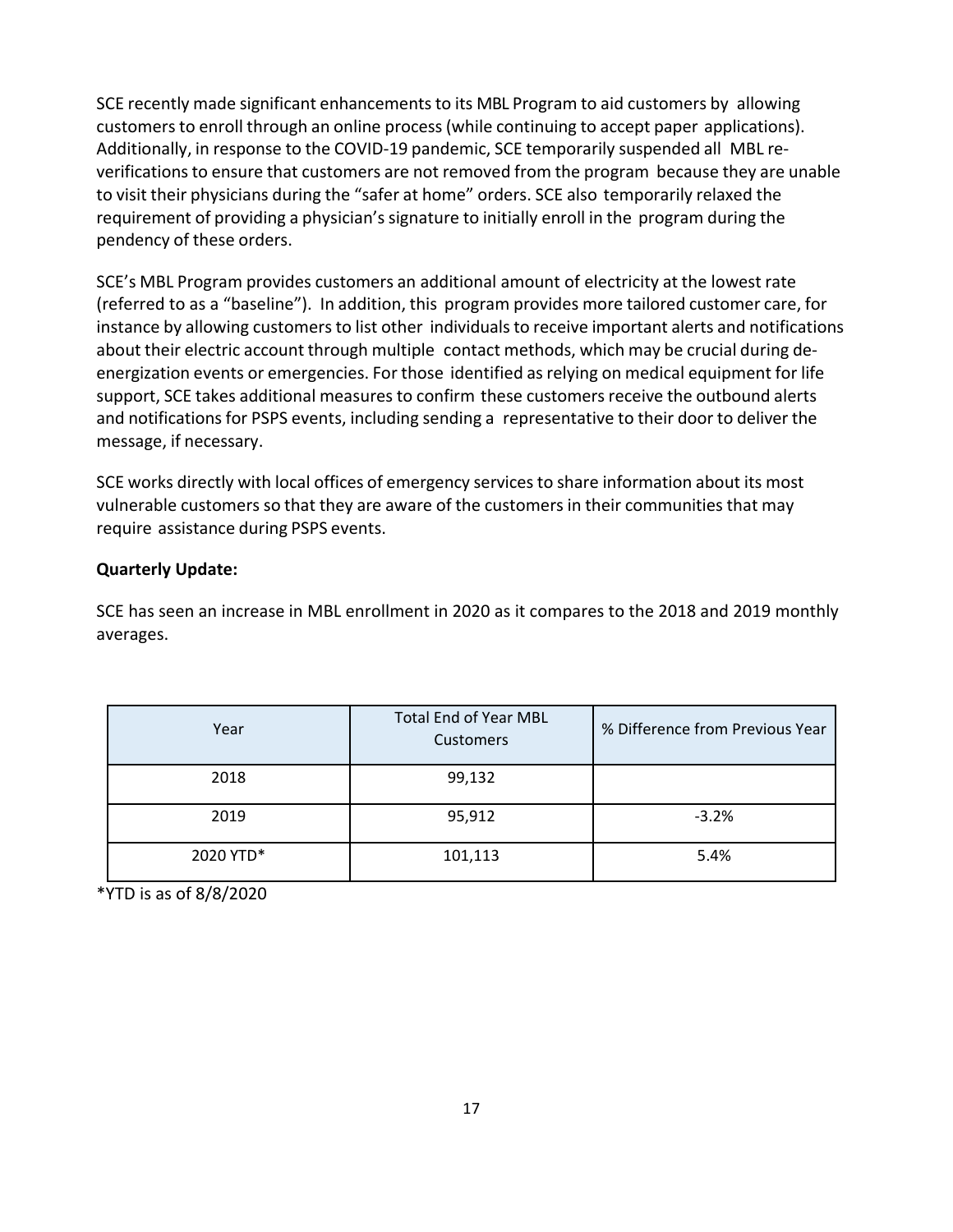Another view of 2020 month by month enrollments shows sizeable response and increase in enrollments in the MBL program.

| 2020             | Jan    | Feb    | Mar    | Apr    | May    | Jun     | July    | Aug<br>YTD* |
|------------------|--------|--------|--------|--------|--------|---------|---------|-------------|
| <b>Total MBL</b> |        |        |        |        |        |         |         |             |
| <b>Customers</b> | 95,936 | 96,219 | 96,739 | 97,321 | 98,875 | 100,079 | 101,169 | 101,113     |

\*YTD is as of 8/8/2020

### <span id="page-20-0"></span>3. SELF-GENERATION INCENTIVE PROGRAM (SGIP)

#### **AFN Plan:**

SCE is committed to promoting clean energy solutions that expand the growth of distributed generation in disadvantaged communities and increase customer resiliency in HFRA. To support this goal, the statewide SGIP has been modernized with targeted incentives for resiliency related to wildfires and for low-income customers. The program providesfinancial incentivesfor the installation of energy storage to meet all or a portion of the electric energy needs of a home or business.

The purpose of the SGIP is to reduce greenhouse gas emissions, demand, and customer electricity purchases, increase electric system reliability through improved transmission and distribution system utilization, as well as create market transformation for distributed energy resource technologies.

The SGIP Equity Resiliency Incentive program offers incentives for resiliency options to vulnerable customers with limited income. SCE launched these new incentivesto its customers and has already fully subscribed its first budget allotment but received additional budget as described below.

#### **Quarterly Update:**

In late July 2020, SCE conducted a residential customer letter campaign to approximately 5,000 well-water customers living in HFRA to take advantage of the SGIP Equity Resiliency incentive. To further raise awareness about the SGIP incentives, SCE created an enhanced webpage at [www.sce.com/sgip](http://www.sce.com/sgip) that provides information about SGIP, including FAQs and other helpful resources about the program. SCE has also taken steps to raise awareness of the SGIP Equity Resilience opportunity through presentations with CBOs, ILCs, and other agencies within its service territory.

As of today, the SGIP Equity Resiliency incentive initial budget allocation is \$34 million, which accounted for more than 300 customers (both residential and business). In July, SCE received an additional \$176 million for the "Equity Resiliency" category and has already allocated ~\$53 million of this amount; At this point in time, ~\$157 million is still available for both residential and business customers.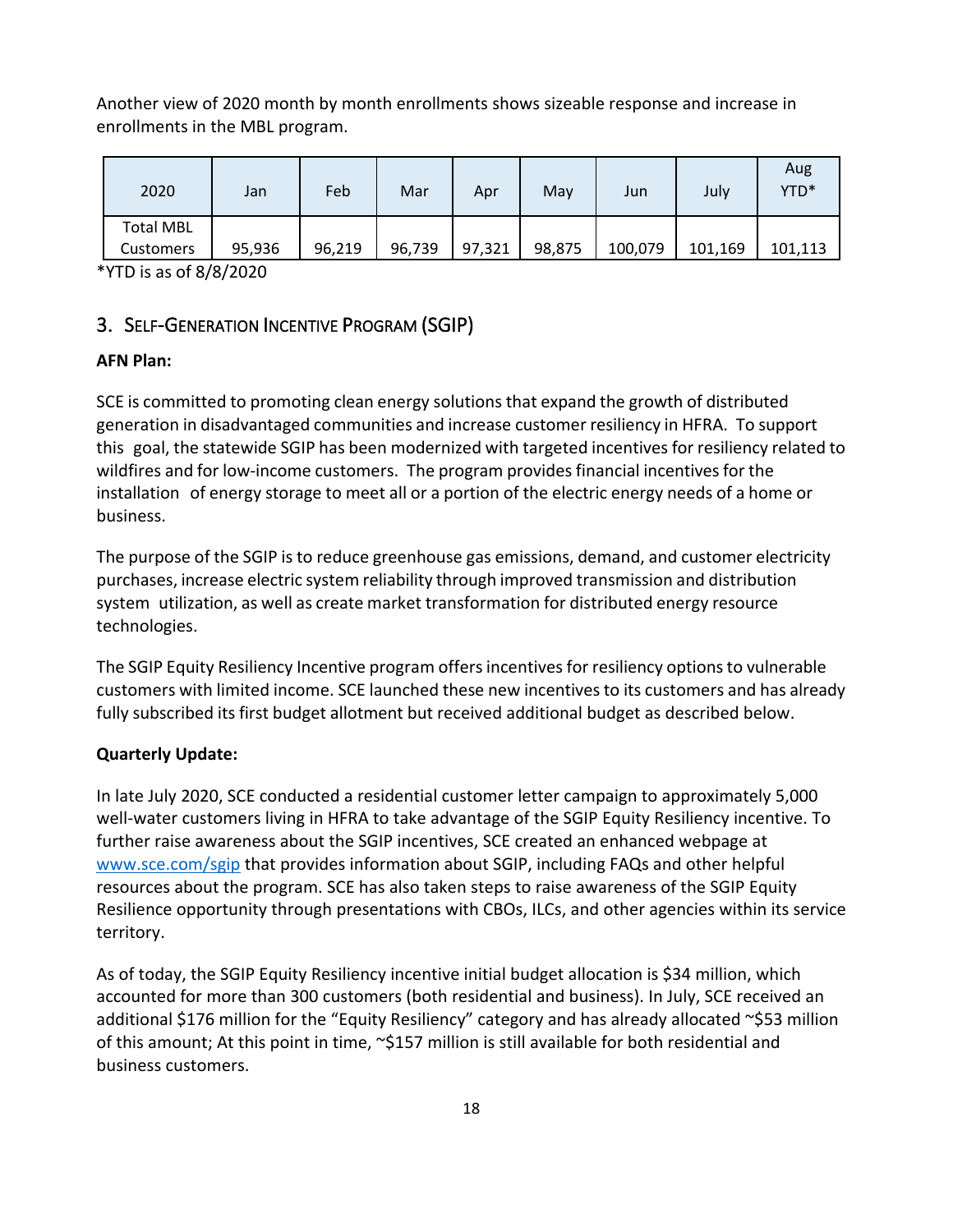The table provided below reflects the interest and subscription of the SGIP Equity Resiliency budget allotment to date.

| <b>Equity Resiliency</b><br><b>Budget</b> | <b>Total Applications</b> | Sum of Requested<br>Incentive $(5)$ | Sum of Rated Capacity<br>[KW] |
|-------------------------------------------|---------------------------|-------------------------------------|-------------------------------|
| Commercial                                | 10                        | \$2,839,103                         | 789.00                        |
| Multifamily                               | 6                         | \$2,537,471                         | 830.00                        |
| Single Family                             | 631                       | \$21,530,979                        | 6,608.93                      |
| State or Local<br>Government              | 14                        | \$26,376,507                        | 7,754.00                      |
| <b>Grand Total</b>                        | 661                       | \$53,284,060                        | 15,991                        |

### <span id="page-21-0"></span>4. SINGLE-FAMILY AFFORDABLE SOLAR HOMES (SASH) [NEW]

The SASH program is structured to provide qualifying single-family homeowners with access to solar technology while also providing green jobs training, employment, and community engagement opportunities. The program was enacted by CA Assembly Bill 2723, which directed that a minimum of 10% of California Solar Initiative funds be set aside for programs assisting lowincome households in IOU service territories. Originally scheduled to finish in 2015, the SASH program has been extended to 2021. The SASH funds enabled communities that have been historically left out of the renewable energy market to become integral partners in building a sustainable solar industry. Objectives of the SASH program are to:

- Create broad community engagement for solar generation in low-income affordable housing.
- Provide education for low-income homeowners on the benefits of energy efficiency and solar technologies.
- Enroll and refer qualifying families to providers of energy efficiency services.
- Enable low-income families to access money-saving solar technologies by providing upfront incentives.
- Provide opportunities for community volunteers to participate and for public-private partnerships supporting low-income communities to develop.
- Support local green-jobs training and workforce development programs by enabling job trainees to participate in solar electric system installations.

Applications completed from program inception to June 30th, 2020: **3,692**

Incentives paid from program inception to June 30, 2020: **\$55,678,437**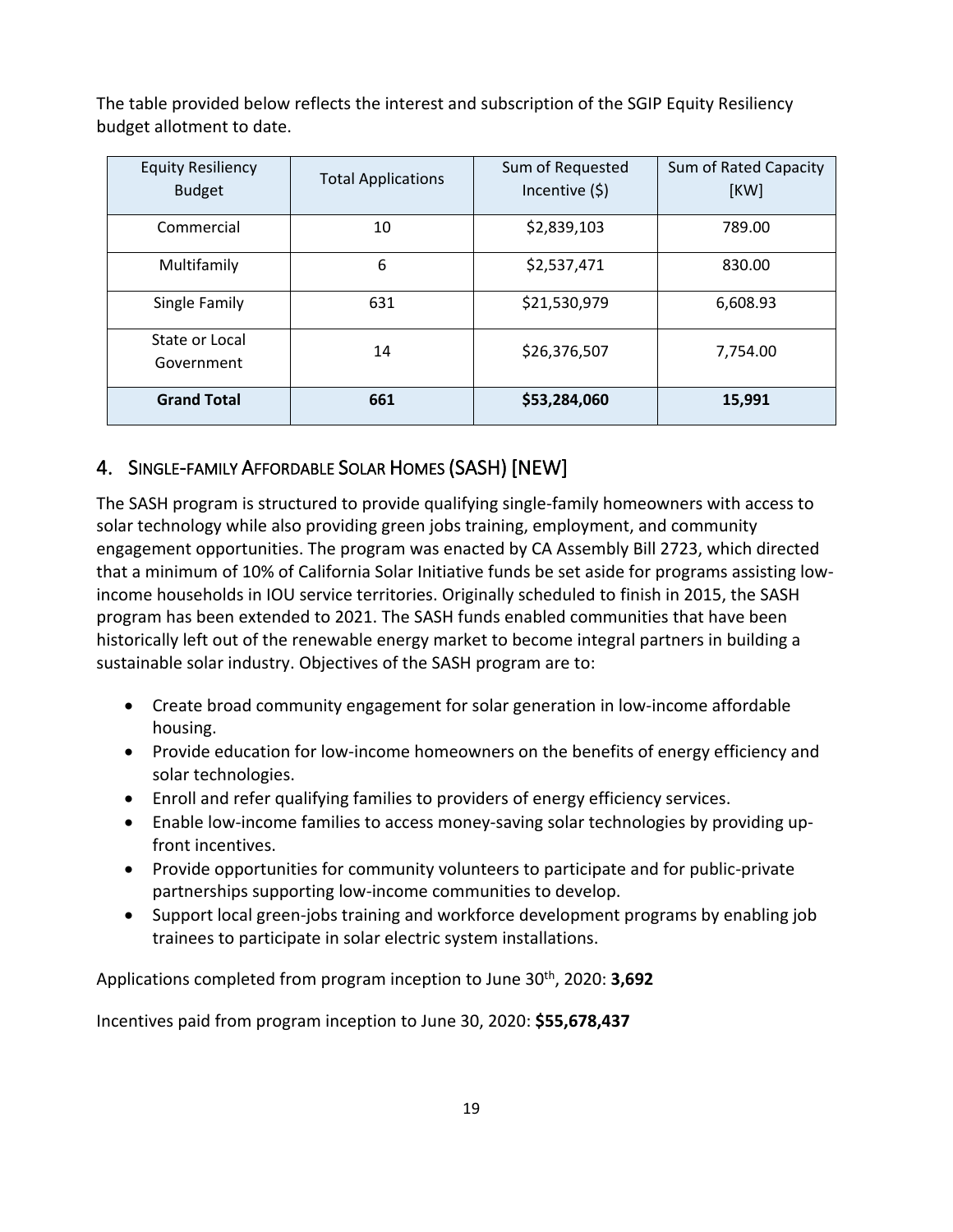### <span id="page-22-0"></span>5. SCE PROGRAMS SERVE LOW-INCOME CUSTOMERS

### **AFN Plan:**

SCE promotes relevant programs that serve AFN customers in advance of PSPS events to support preparedness, cost savings and resiliency. SCE understands that some of our customers may be experiencing COVID-19-related financial hardship due to quarantine, illness, caring for loved ones or business closures. These income-qualifying customers can apply for assistance to pay their electric bill.

### *Energy Assistance Fund (EAF)*

EAF is designed to provide a one-time assistance to SCE customers facing financial hardship.

### *Income Qualified Programs: CARE and FERA*

SCE provides income-qualifying households discounted rates on their electric bill. The CARE program provides qualifying customers a discount of about 30 percent and FERA provides a discount of 18 percent on the monthly bill.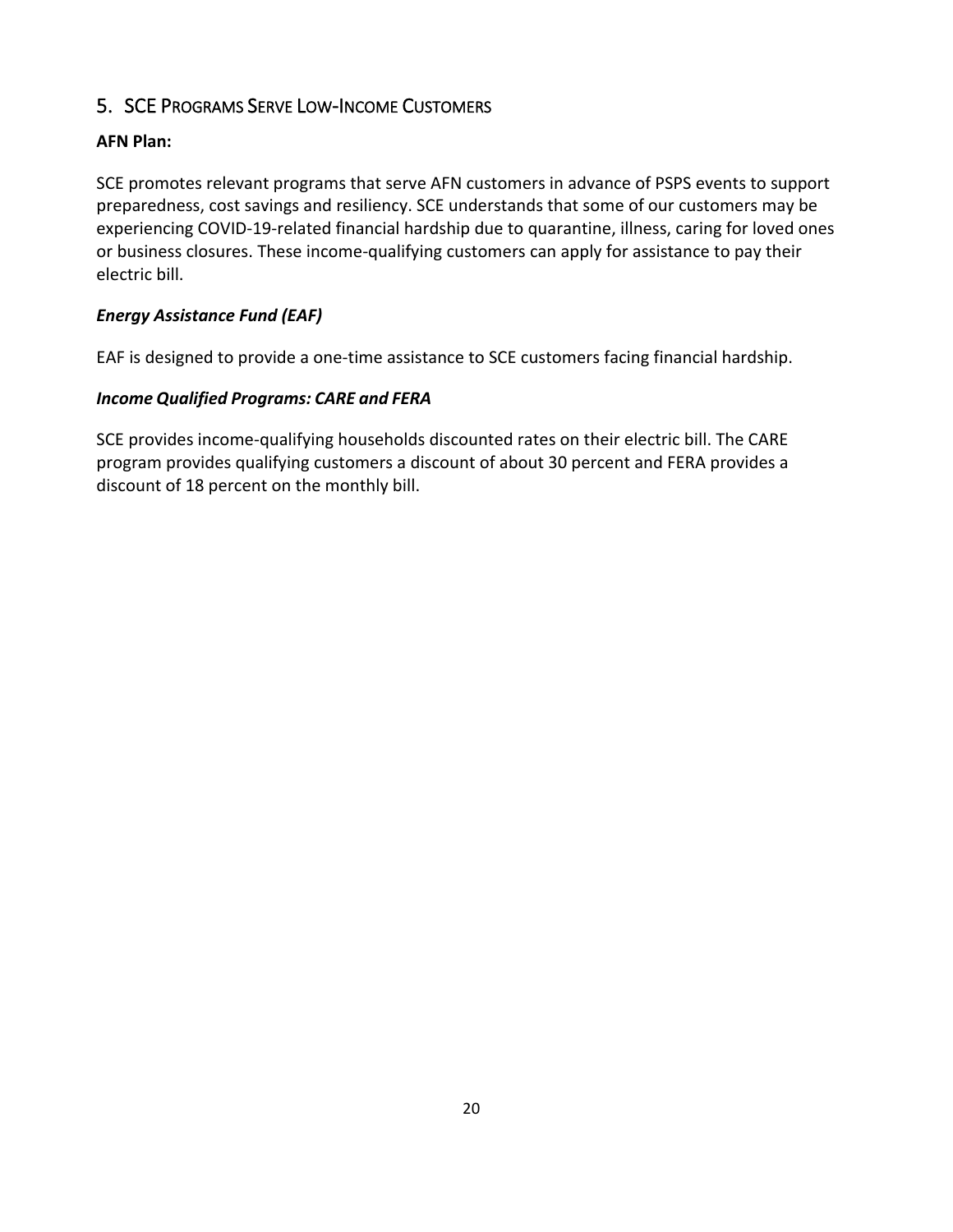### **Quarterly Update:**

### *Energy Assistance Fund (EAF)*

The program has been providing an additional supplement, once every rolling year, of up to \$100 for customers impacted by COVID-19. In addition, SCE recently implemented the Captcha software that allows for electronic signatures to simply and accelerate the application process, like enhancements with the MBL application to streamline the customer experience and make program enrollments easier for customers.

### *Income Qualified Programs: CARE and FERA*

SCE has seen an increase in CARE enrollments compared to last year. For the months of June and July 2020, SCE has enrolled 76,885 new customers on CARE. This represents an 87% increase over June and July 2019 (41,021 new CARE enrollments).

Likewise, FERA enrollments have also increased. In June and July 2020, SCE has enrolled 2,148 new customers on FERA in 2020. This represents a 104% increase over a corresponding period of June and July 2019 (1,051 new FERA enrollments).

In response to the COVID-19 pandemic, SCE has suspended the requirement to verify CARE/FERA applications until April 2021, when these consumer protections sunset.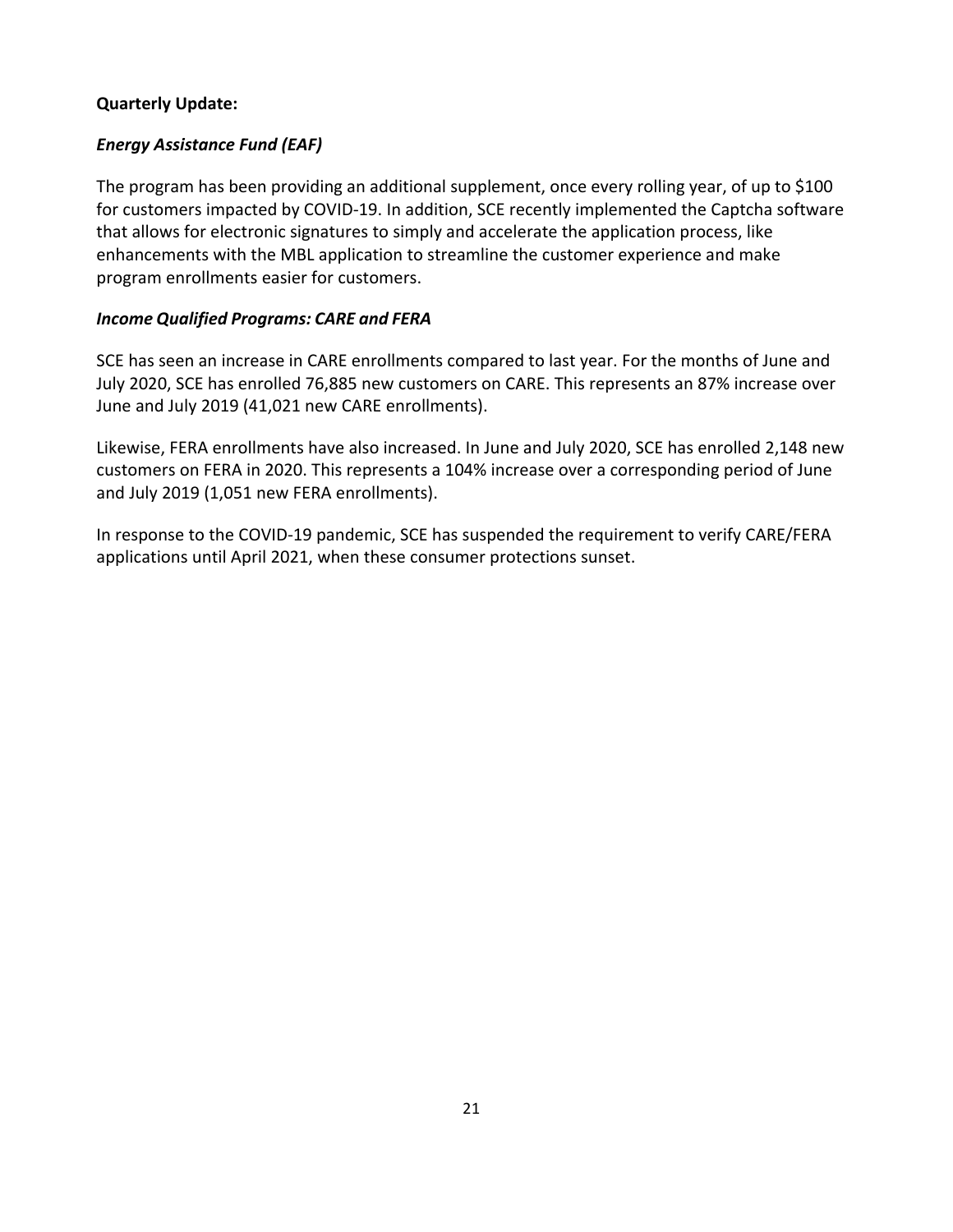# <span id="page-24-0"></span>V. IN-EVENT CUSTOMER CARE PLANS [NEW]

SCE continuously monitors weather forecasts as well as other key fire threat indicators, such as vegetation moisture content, to anticipate the potential need for PSPS events. In the event where SCE anticipates a potential de-energization due to extreme weather and other high fire threat conditions, SCE utilizes a PSPS IMT to manage and coordinate potential responses. The PSPS IMT is a fully dedicated team trained in PSPS event management following Incident Command System (ICS) standards and procedures. It contains a specialized Customer Care Team for customer care during PSPS events.

The Customer Care Team has a dedicated AFN specialist who is responsible for addressing some of the needs of the diverse AFN population. This team staffs and deploys Community Resource Centers and Community Crew Vehicles as described below to minimize impacts of PSPS to our customers. Additionally, this team sends advance notifications as events unfold to community partners, such as ILCs, 2-1-1 organizations, and the American Red Cross.

### <span id="page-24-1"></span>1. CUSTOMER CARE INCIDENT MANAGEMENT TEAM ACTIVATION AND TOOLS [NEW]

SCE's Customer Care Team plays a key role during a PSPS IMT activation including assessing potentially affected areas, reviewing potentially affected customers, prioritizing and optimizing available resources.

The team monitors circuit segmentation and customer data to provide informed recommendations on customer care resource deployment. One of the tools used by this team is the Customer Care Dashboard, which shows customer data, including AFN designations<sup>14</sup>, and available resources in affected circuits. This critical information is used to prioritize customer care resource allocations, especially when multiple circuits are affected. Some of the information that is used to prioritize recommendations on customer care resource allocations are: the total number of customers potentially affected by the event, households with AFN needs, critical infrastructure and available resources.

Given that resources may be limited when multiple circuits are affected, the team use GIS data to optimize locations for CRC activation or CCV deployment. This enables the team to have a visual on the potentially affected locations and allows us to make better decisions on where to recommend deployment. In some cases, more than one circuit may benefit from deployed CRC/CCV.

The AFN specialist on the Customer Care Team monitors notification confirmation to our Critical Care customers and provides advance notifications to community partners as events unfold. Additionally, the AFN specialist is available throughout the event to answer any questions or

<sup>&</sup>lt;sup>14</sup> In addition to medical baseline and critical care data stored in the Customer Service System, SCE has identified some of the AFN dimensions through a third party (Acxiom)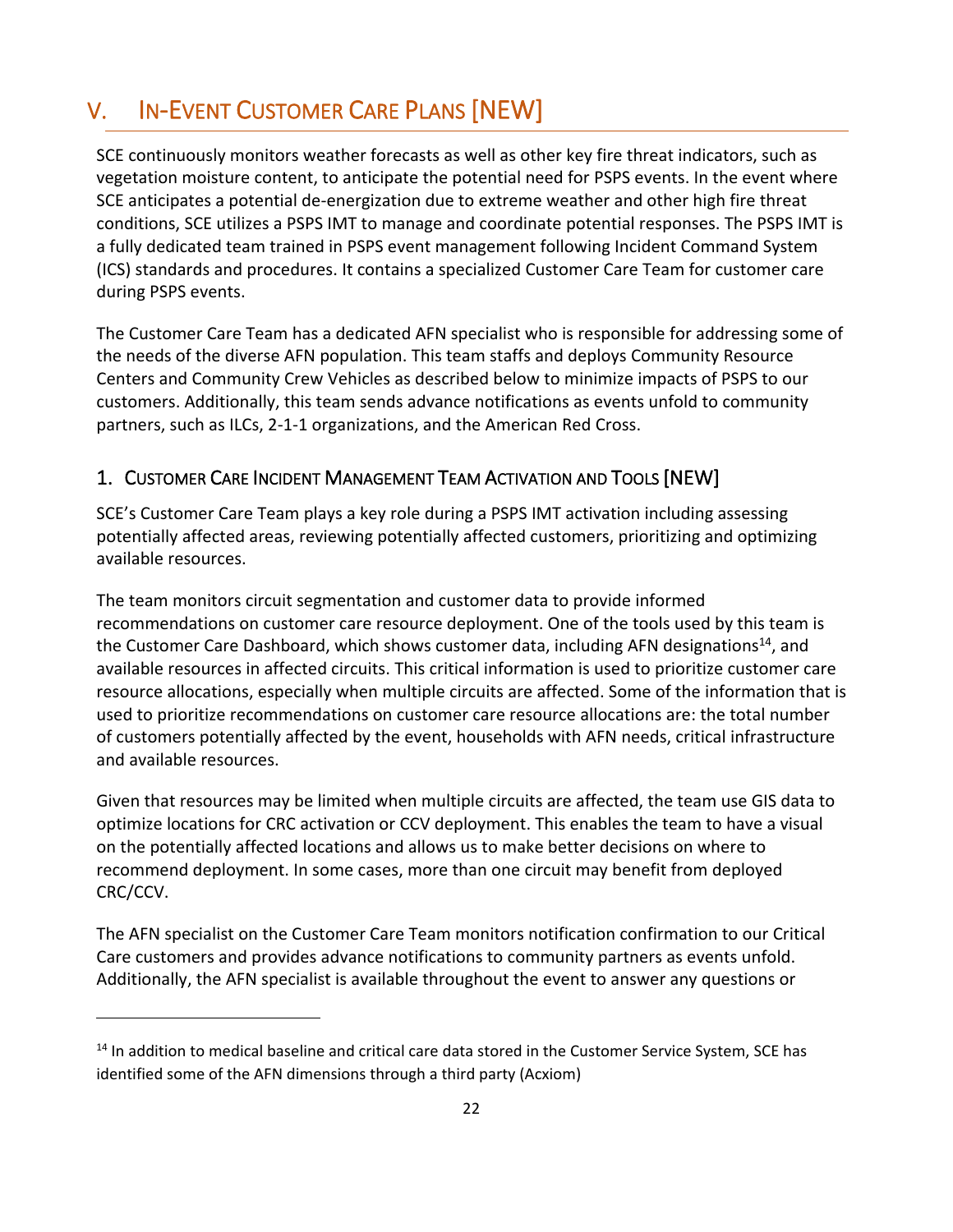address concerns.

The dedicated IMT has participated in seven PSPS simulation exercises to practice and capture lessons learned so that we can be better prepared for when actual PSPS activation occurs.

## <span id="page-25-0"></span>2. COMMUNITY RESOURCE CENTERS (CRCS) & COMMUNITY CREW VEHICLES (CCVS) [FROM AFN PLAN: CUSTOMER PROGRAMS AND AVAILABLE RESOURCES]

### **AFN Plan:**

During PSPS events, SCE establishes CRCs at third-party facilities, offering services including PSPS information, device charging, information, Wi-Fi or cellular service, water, light snacks, ice or ice vouchers, a sitting area, and access to restrooms. CRCs and CCVs have three-pronged extension cords that enable charging of most home medical equipment. Some CRCs may also have refrigeration for temporary storage of medication. In response to the COVID-19 pandemic, some features may not always be available as SCE tailors its CRCs to comply with state and local social distancing requirements. In addition to CRCs, SCE deploys CCVs equipped with backup power so that customers can charge their personal mobile devices and continue to receive information/updates from SCE about the outage, listen for relevant public safety broadcasts, and connect with friends and family concerned with their well-being during PSPS events. Customers may also update their contact information and enroll in outage alerts at CRCs and CCVs.

CRCs and CCVs are not specifically targeted to AFN populations, but they are vital resources for these customers, as well as SCE's overall customer population during PSPS de-energizations.

#### **Quarterly Update:**

To date, SCE has contracted with 47 CRCs. All 47 contracted CRCs meet Americans with Disabilities Act (ADA) requirements and six of these CRCs are ILCs. This enables SCE to leverage the preestablished relationships that these ILCs have with the community and their expertise in addressing diverse AFN needs. SCE continues to work with local governments and communities to increase site coverage as well as the operating hours to meet CPUC requirements.

For some of the more rural or remote CRCs where comparable services may not be available nearby, SCE is preparing to proactively perform panel upgrades and/or transfer switch installations so that these sites can accommodate backup generation. In the case of a PSPS event where one of these CRCs may be subject to de-energization, SCE may deploy mobile diesel generators to ensure the availability of power, goods and services.

This year, SCE has activated CCVs in Bishop, Mammoth and Antelope Valley during PSPS events. Due to COVID-19 precautions all services in 2020 have been provided through a CCV. In one instance, the CCV was in the CRC parking lot. These CCVs were tailored to meet state and local social distances requirements. Examples of modifications include layout and availability of chairs and tables, requirements for masks, and sanitation procedures. We serviced our customers outside via a drive-thru setup, space permitting, or an outside tent and distributing pre-packaged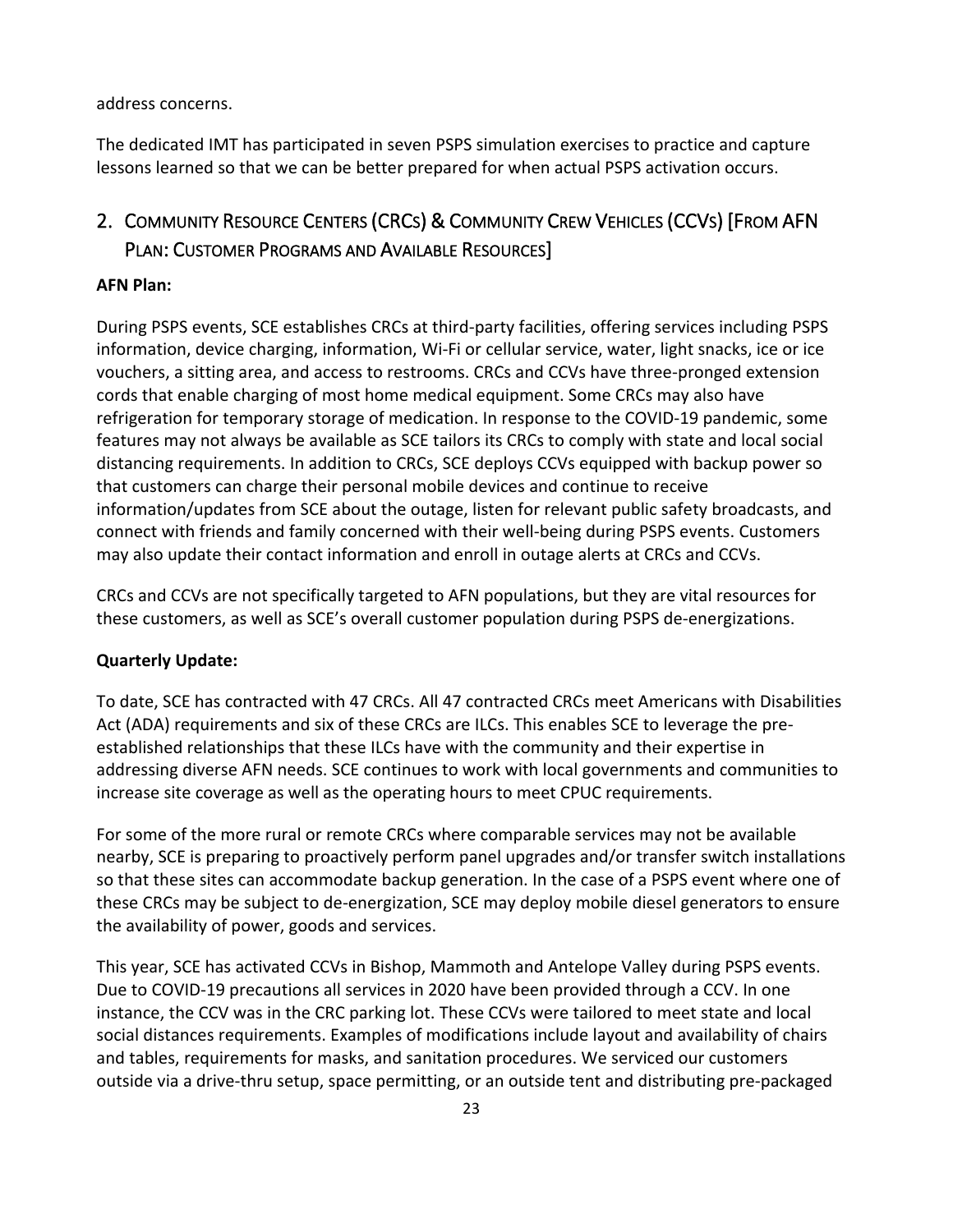resiliency kits in lieu of allowing customers to directly help themselves to specific resources. Customer resiliency kits contain preparedness information including the MBL application, Personal Protective Equipment (PPE), bottled water, pre-charged phone charger, and light snacks.

## <span id="page-26-0"></span>3. COOLING CENTERS [NEW]

The cooling center program runs from June 1 through October 15 each year. Cooling centers provide an air-conditioned space for residents to use during a heat wave. The county and city cooling center facilities are all operating with COVID-19 safety protocols in place. SCE is currently exploring the possibility of contracting some of these cooling centers as CRCs when PSPS events unfold.

SCE provides the county cooling center administrators with handheld battery fans to distribute to cooling center attendees on very hot days.

### <span id="page-26-1"></span>4. RESILIENCY ZONES [FROM AFN PLAN CUSTOMER PROGRAMS AND AVAILABLE RESOURCES]

### **AFN Plan:**

SCE established the Resiliency Zones pilot to energize limited essential services in rural communities. SCE is targeting seven rural communities (Tehachapi, Acton, Agua Dulce, Idyllwild, Bridgeport/Lee Vining, Mammoth, Cabazon), and up to three sites per community, including the installation of a transfer switch to accommodate temporary backup generation dispatched during the PSPS period of concern. SCE is targeting site readiness by third quarter of 2020.

### **Quarterly Update:**

SCE has held meetings with community leaders from the following counties: Mono, Inyo, Los Angeles, Riverside and Kern to discuss Resiliency Zones. As a result of these discussions, we have identified three sites in Agua Dulce, two sites in Cabazon and one site in Idyllwild for a total of six sites to establish as potential Resiliency Zones. SCE has obtained signed agreements from four of the sites' business owners.

SCE has also contracted with three electrical contractors to perform the work required to prepare the site to receive the generator during PSPS events.

SCE is on track for site readiness by end of third quarter 2020 for the four sites and will continue to meet with community leaders, and consider options, in its efforts to expand the program throughout the year.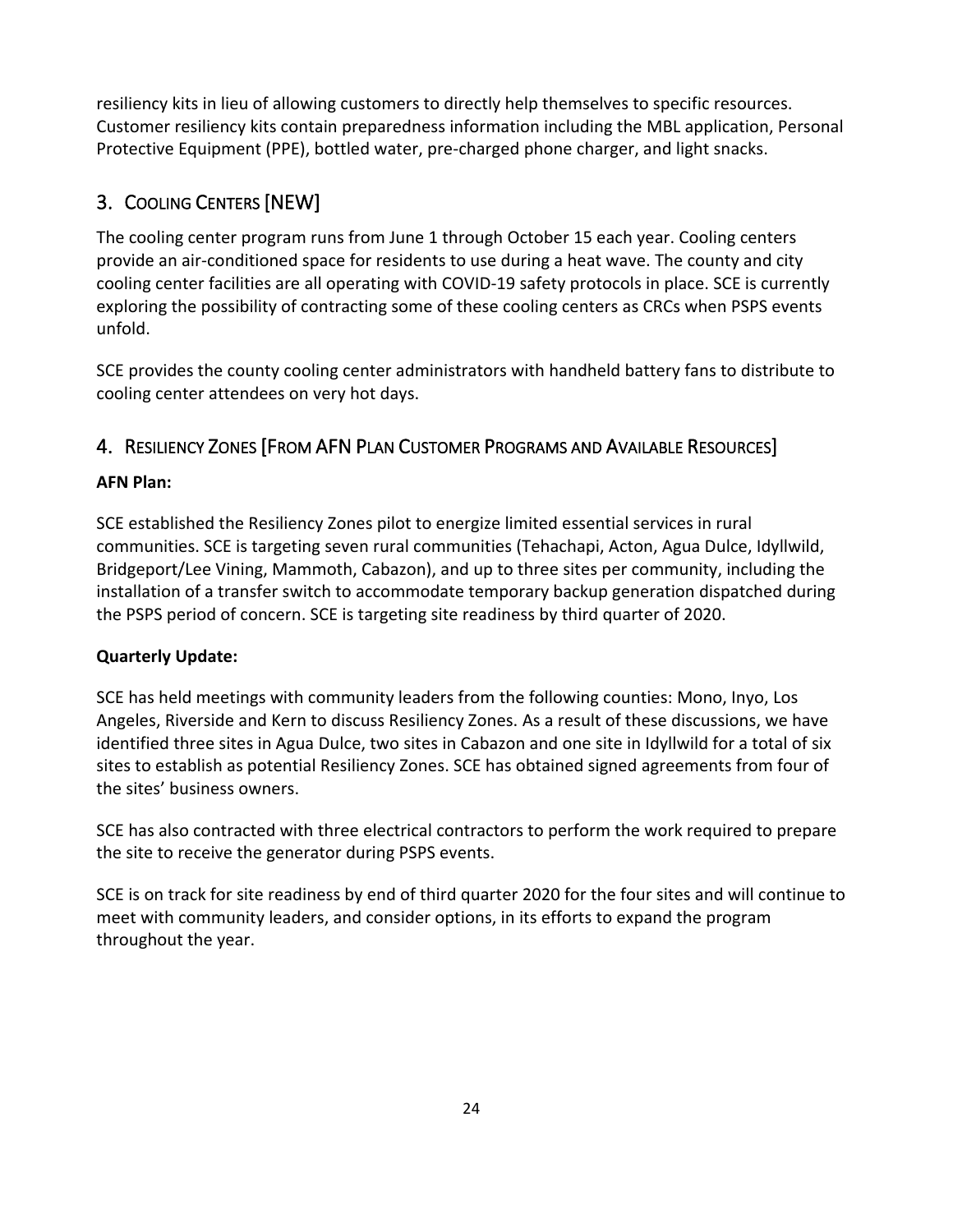# <span id="page-27-0"></span>VI. CUSTOMER PREPAREDNESS OUTREACH & COMMUNITY ENGAGEMENT

### <span id="page-27-1"></span>1. ADVERTISING CAMPAIGN EDUCATING CUSTOMERS ABOUT PREPARING FOR POWER SHUTOFFS

#### **AFN Plan:**

The 2020 PSPS campaign continues SCE's effort to educate all SCE customers, particularly in HFRA, about PSPS, alert sign-up, emergency preparation (including for those who use a life-saving device or other medical equipment) and SCE's wildfire mitigation work. The campaign is currently being conducted in six languages (English, Spanish, Chinese, Korean, Vietnamese and Tagalog) and will expand to additional languages (Khmer, French, Russian, Japanese, Arabic, German, Farsi, Punjabi and Armenian) by year end.

### **Quarterly Update:**

The 2020 PSPS mitigation advertisements and the PSPS alert sign-up advertisements started running in May, the PSPS preparedness ads in June and the PSPS awareness ads in August. By end of July, we had 476 million paid impressions across all channels, including digital display, digital video, SEM, social, radio and connected TV. About 64% of the ads were targeted to multicultural audiences. 127 million impressions were in-language (Spanish, Chinese, Korean, Vietnamese, Tagalog).

### <span id="page-27-2"></span>2. LETTERS ABOUT POTENTIAL POWER SHUTOFFS PLANNED FOR ALL CUSTOMERS IN SERVICE TERRITORY

#### **AFN Plan:**

The 2020 Dear Neighbor newsletters (HFRA and non-HFRA) focusing on PSPS and wildfire mitigation were mailed to all customers starting at the end of May through early June 2020. The letter focuses on PSPS, including our notification process and decision-making factors for PSPS. The non-HFRA newsletter focuses on emergency preparedness and includes an overview of PSPS. Both versions provide an update on our wildfire mitigation efforts, helpful emergency preparedness websites and ways to sign up for alerts. A list of SCE customer service contact numbers and PSPS website (in-language versions, where available) was provided in English, Spanish, Chinese, Korean, Vietnamese, Cambodian, Tagalog, Arabic, Armenian, Farsi, French, German, Japanese, Punjabi and Russian. These letters are sent to SCE customers, including AFN customers.

### <span id="page-27-3"></span>3. ON-GOING COMMUNITY MEETINGS HELD IN HIGH FIRE RISK AREAS

#### **AFN Plan:**

Since 2018, SCE has hosted more than 35 community meetings in areas that could be impacted by PSPS and is continuing to hold such meetings in 2020. SCE invites every customer within HFRA to learn about PSPS, what to expect before, during and after events, and to interact with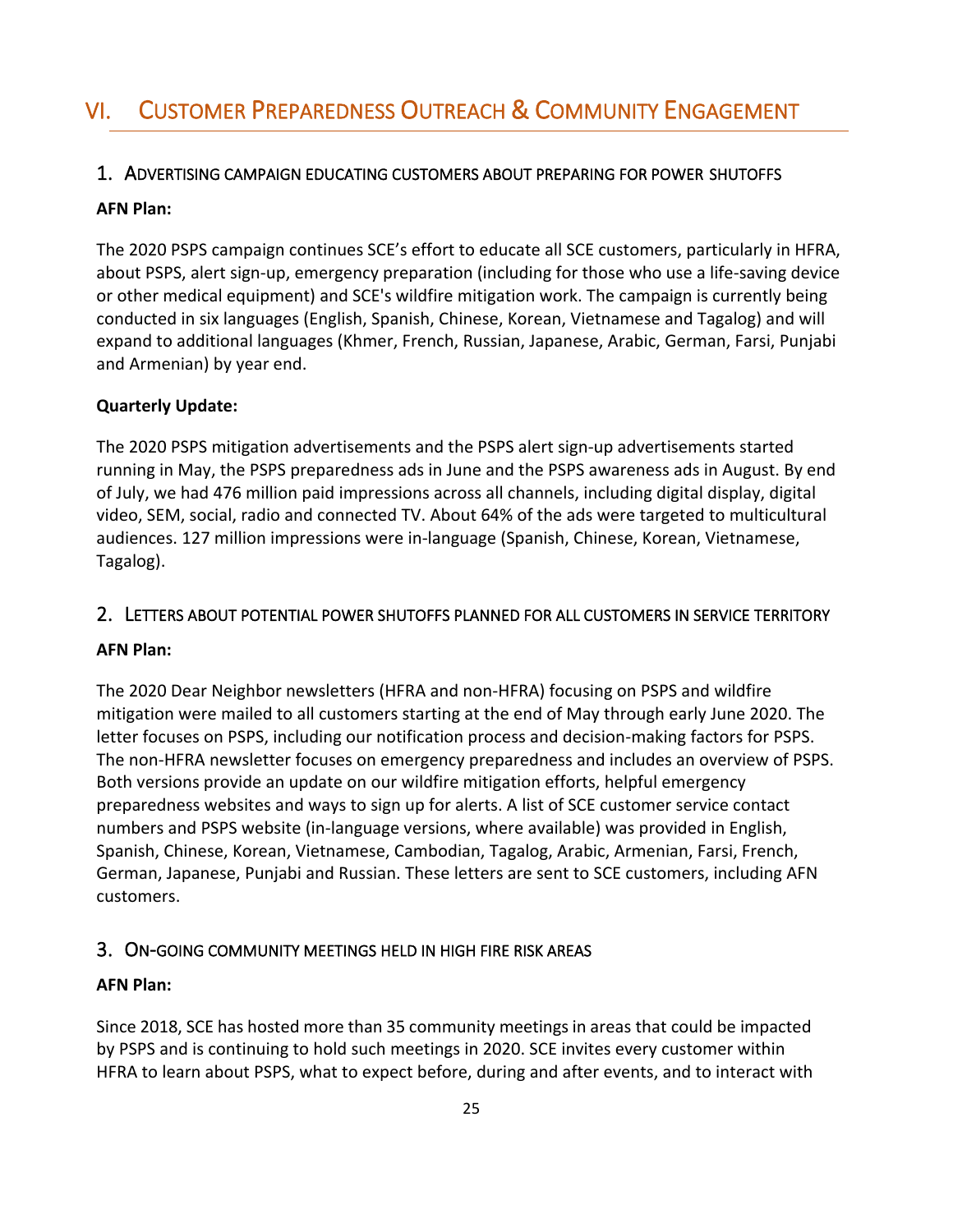agencies that support resiliency planning. Additionally, SCE customer service representatives are available to update contact preferences (this service was not available for the on-line meetings held in response to COVID-19-related restrictions on in-person meetings) and explain how customers can update contact information on SCE's website. The 2020 on-line community meetings use the Skype Meeting Broadcast platform and offer closed captioning in six languages (English, Spanish, Chinese, Vietnamese, Korean, and Tagalog). Recorded versions of the meetings are posted to SCE's YouTube channel, which providesthe ability to view closed captioning in multiple different languages, including languagesthat are prevalent in SCE's service territory. SCE also provided American Sign Language (ASL) translation for hearing-impaired customers at the in-person community meetings. SCE added ASL translations to the recorded 2020 on-line community meetings.

### **Quarterly Update:**

In June 2020, SCE held five community meetings, which were all conducted online due to COVID-19 shelter-in-place orders. 15

### <span id="page-28-0"></span>4. MEETINGS WITH CITIES, COUNTIES AND TRIBAL GOVERNMENTS

### **AFN Plan:**

In 2020, SCE will continue to regularly engage with local government officials, tribal staff and first responders to educate stakeholders on SCE's 2020-2022 WMP and its potential impact on their communities. These meetings will focus on educating local and tribal governments about the PSPS de-energization process and how the company will communicate and work with government agencies and emergency operations during outages. SCE will solicit advice on outreach to the AFN population in meetings with County Operational Areas.

### **Quarterly Update:**

SCE provided an update of its WMP and PSPS activities to all local and tribal governments in high fire risk fire areas in early May 2020, which included information to share with MBL and Critical Care customers about customer care programs and resources in their jurisdictions. SCE is also conducting meetings with local and tribal governments to inform them about the PSPS de-energization process and how SCE will communicate and work with government agencies and emergency operations during PSPS events. SCE will solicit advice on outreach to the AFN population in meetings with County Operational Areas.

<sup>&</sup>lt;sup>15</sup> Recorded versions of the 2020 on-line community meetings are available at [www.sce.com/wildfiresafetymeetings](http://www.sce.com/wildfiresafetymeetings)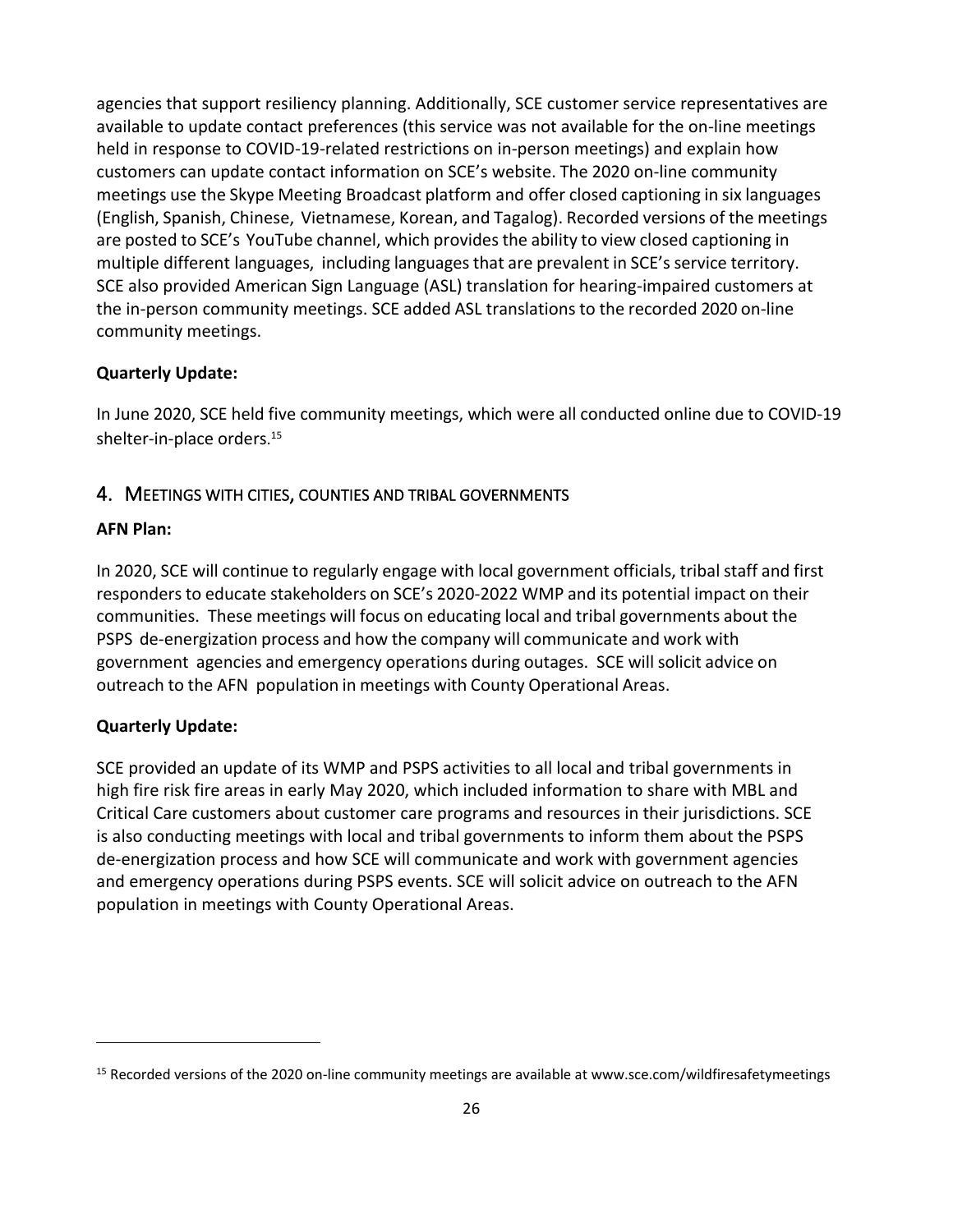### <span id="page-29-0"></span>5. CBO ENGAGEMENT/COMMUNITY PARTNERSHIPS

### **AFN Plan:**

In 2019, SCE formed, and enhanced, partnerships with trusted and reputable organizations that work directly with AFN customers. SCE is partnering with Mixteco/Indigena Community Organizing Project to coordinate direct outreach to community members and to deliver PSPS public service announcements in the indigenous languages of Mixteco, Zapoteco and Purepecha. SCE is also partnering with 2-1-1 service providers and ILCs throughout the service territory, as noted above.

### **Quarterly Update**

To create productive alliances with key CBOs, particularly those that reach critical customer segments like seniors, low-income, disabled, multi-cultural and AFN, SCE launched a pay-forperformance program in 2019 and contacted 30 CBOs for ongoing incentivized partnerships. In the program, SCE would pay an incentive of up to \$5,000 in quarterly disbursements to selected CBO's through year-end 2020 and throughout 2021.

This model has now been duplicated to further engage our CBO partners to help educate and create awareness around safety preparedness in the event of a disaster that impacts SCE customers. To date, a Request for Proposal (RFP) was issued to solicit proposals to help SCE conduct outreach and communications to the customer segments previously mentioned. The RFP encouraged CBOs to submit a proposal to be eligible to receive an incentive of up to \$5,000 to be paid out in quarterly disbursements through year-end 2020 and throughout 2021. These proposals will provide SCE with general information about the CBOs, basic demographics of their constituents, their ability to reach customers with in-language dependencies, their preliminary plans for outreach, and the tools and methods they have in place to measure this work. SCE will review the proposals and select CBOs that are best suited to achieve the program's objective to reach AFN communities and customers with in-language dependencies. See below for key milestones.

- RFP issued (7/13/2020)
- RFP response due (8/7/2020)
- CBO proposal review (8/28/2020)
- CBO award notification (Expected early September)
- CBOs begin community outreach and education efforts (Expected Q3 2020)

Once all CBOs have been identified, they will each be given agreements to review and execute. These agreements will lay out the program expectations and deliverables.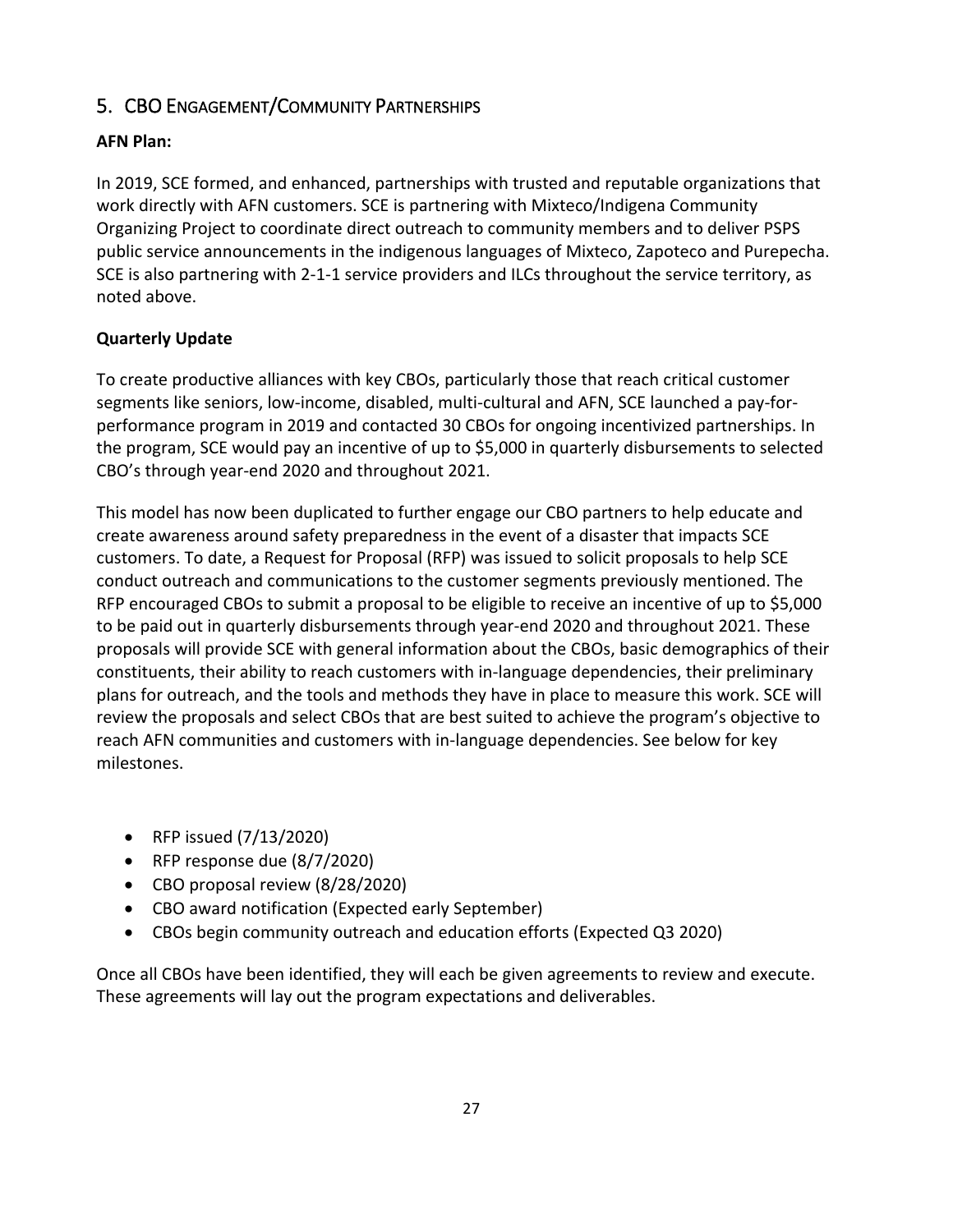### <span id="page-30-1"></span><span id="page-30-0"></span>1. EVENT NOTIFICATIONS

### **AFN Plan:**

As documented in the 2020 WMP, SCE understands its stakeholders have different needs and require varying methods of alerting and warning to ensure proper notification. For example, first responders, Public Safety Partners, and local governments require as much lead time as practical to begin contacting constituents and preparing to respond to potential de-energization. To support this need, SCE when possible provides advanced notification to these agencies upon activation of its EOC, typically three days before a potential PSPS event. Update notifications are made daily to coordinate with these agencies. SCE when possible begins initial alerting and warning messaging to remaining customers up to two days before a potential PSPS event.

SCE has a comprehensive plan for communicating with its customers during emergencies, including during non-PSPS outages, which includes a schedule of notifications for repair (unplanned) outages and maintenance (planned) outages. Automated outbound notifications are sent to customers via the customer's preferred method of contact (including email, phone call and text message) when an outage occurs, as outage restoration times are determined or shifted, and upon conclusion of the outage. For maintenance outages, SCE provides advanced notice to customers at least three days prior to the outage, but usually up to two weeks prior. SCE provides an automated reminder a day ahead of the scheduled outage and SCE's Outage Map on SCE.com provides customers with outage information in their service location.

In late 2019, SCE implemented zip code-level alerting for PSPS events. Zip code alerting enables non-SCE accountholder populationsto enroll to receive PSPS notifications based on their preferred zip code(s) within the SCE service area. In 2020, SCE will further enhance zip code-level alerting to include in-language notifications in alignment with its existing notification abilities for SCE customers. Furthermore, SCE is in discussions with technology partners to use public alert messaging to notify anyone in an area affected by a PSPS event without previously signing up for alerts on SCE.com. This capability is like "Amber Alerts" and leverages the Common Alerting Protocol technology.

### **Quarterly Update:**

- SCE provides priority notification when possible to first responders, Public Safety Partners, and local governments upon activation of its EOC, typically three days before a potential PSPS event. SCE is working on adding the ILCs, 2-1-1 organizations, and the American Red Cross into this automatic advance notification system.
- SCE provided training on these PSPS notifications in August 2020 with the abovementioned AFN partners and SCE will continue to expand this capability to additional CBOs as appropriate.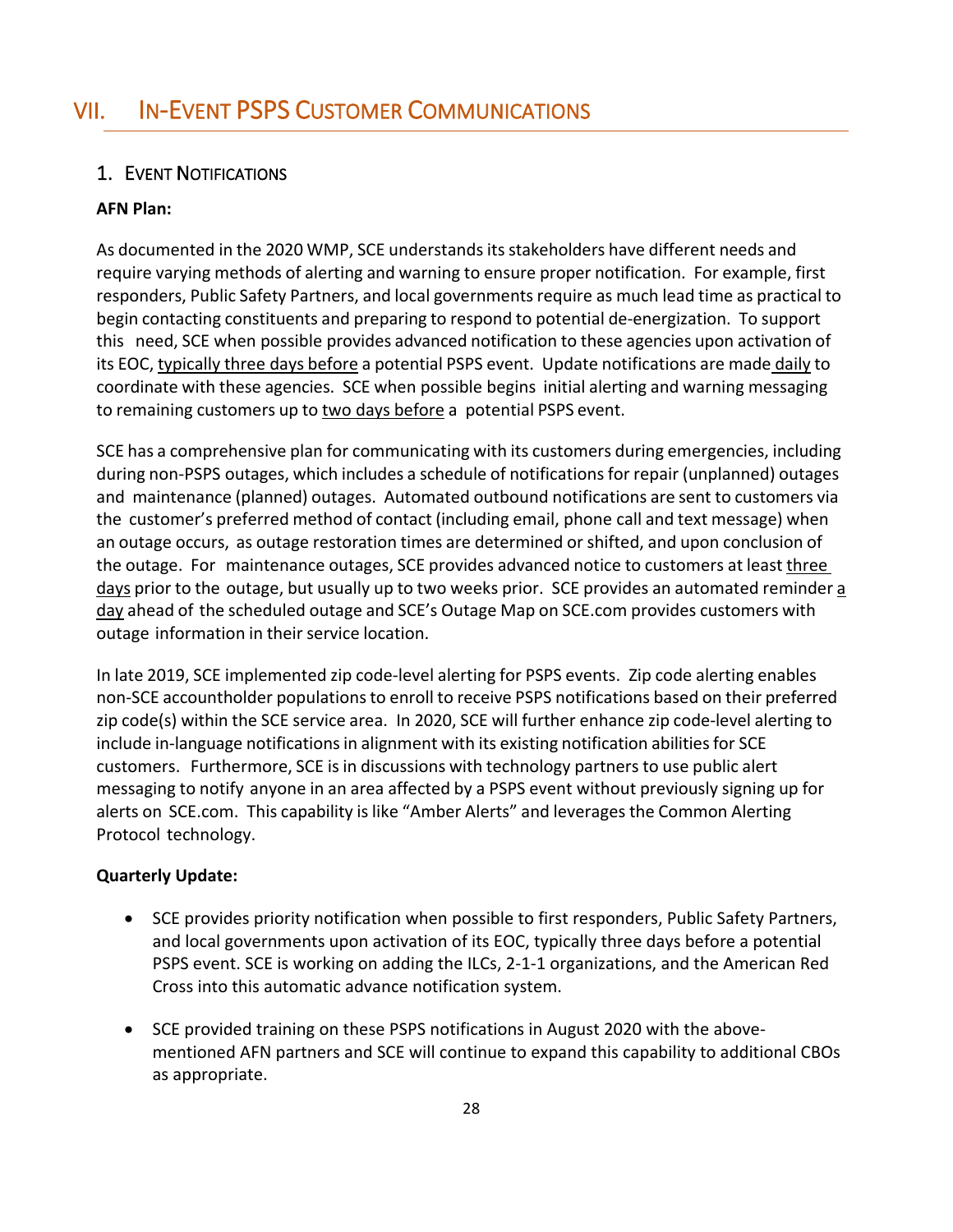- SCE has made significant progress on enabling public alerts to be used for PSPS events. SCE is targeting a small-scale deployment this fire season, potentially notifying the public upon de-energization due to a PSPS event on a few selected circuits for this pilot.
- In July 2020, SCE enhanced zip code-level alerting to include in-language notifications in alignment with its existing notifications abilities for SCE customers.

### <span id="page-31-0"></span>2. MEDICAL BASELINE NOTIFICATIONS AND IN-PERSON NOTIFICATIONS FOR LIFE SUPPORT CUSTOMERS

### **AFN Plan:**

Customers who are enrolled in SCE's MBL program and whose physician hasindicated that medical equipment is used for life support purposes (*i.e.*, customer cannot be without life support equipment for at least two hours) are identified upon enrollment as Critical Care customers. Critical Care customers receive additional contacts prior to disconnection or interruptions of service. When a public safety event is forecasted, SCE takes additional measures to provide these customers with alerts and notifications, including using in-person notifications, if necessary.

SCE also monitors sent and undelivered PSPS notifications. When SCE in unable to confirm that a Critical Care customer has received PSPS notifications, SCE attempts to contact them directly. In those circumstances where SCE is unable to contact those Critical Care customers, SCE will attempt to deliver an in-person notification.

### **Quarterly Update:**

SCE can enroll MBL customers behind a master meter to receive alerts and notifications regarding PSPS events. SCE is currently working on enrolling all MBL-enrolled customers in these situations to receiving these important communications. SCE expects to have these enrollments complete by Sept 2020. Processes have been modified to include procedures for those processing MBL applications going forward on how to enroll customers. This will improve notice for this population that initially could only enroll to receive alerts and notifications at a zip code level.

In 2020 to date, SCE has been successful in notifying all enrolled Critical Care customers when PSPS events are forecast.

### <span id="page-31-1"></span>3. SOCIAL MEDIA

### **AFN Plan:**

### **Facebook and Twitter**

SCE uses social media to provide PSPS communication updates, such as locations of deployed CCVs and activated CRCs.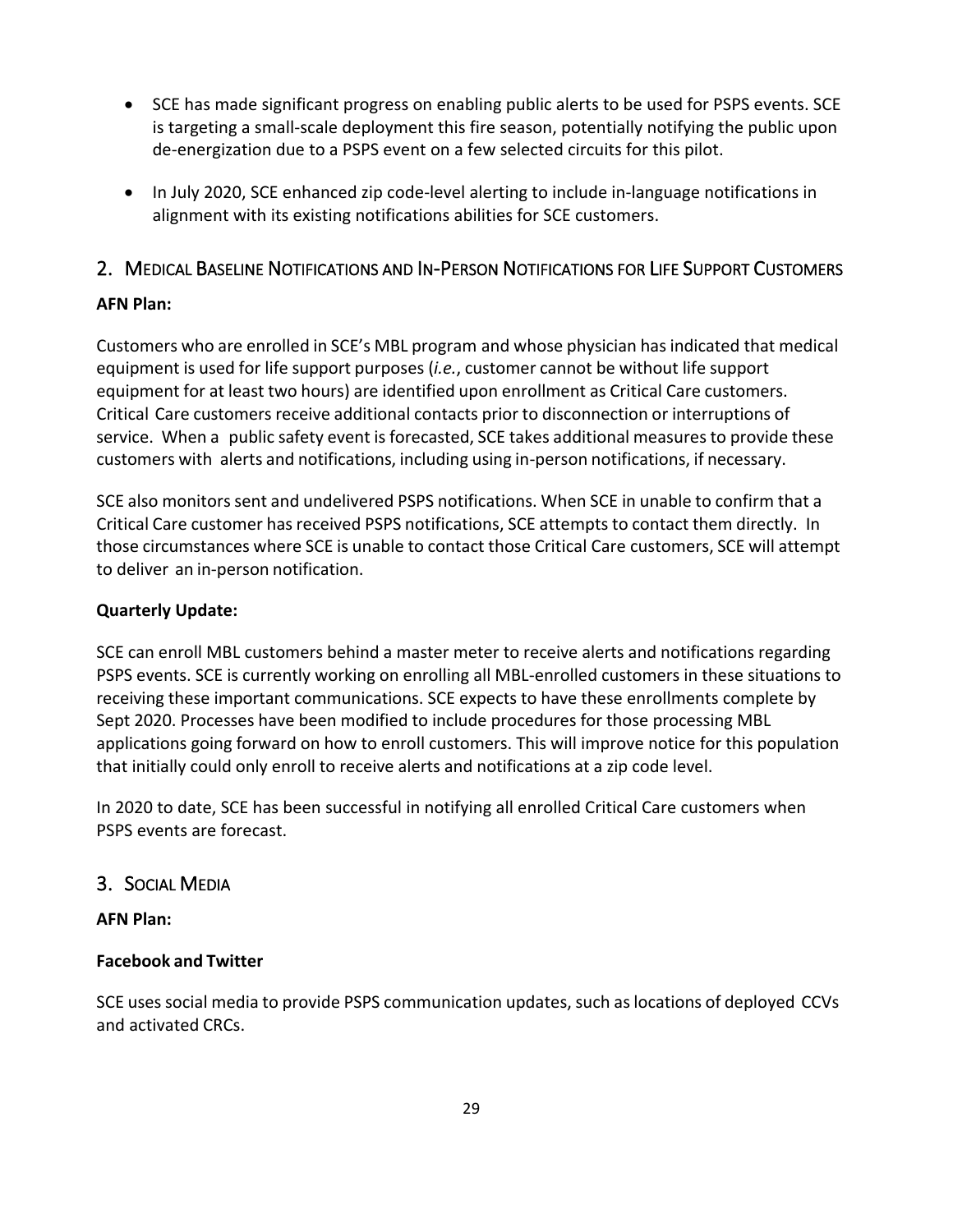#### **NextdoorApplication**

SCE uses Nextdoor as an additional platform to communicate with its customers in targeted neighborhoods during a PSPS event. Only customers who are registered on the Nextdoor App for their specific neighborhood would see the communication.

#### **Quarterly Update:**

SCE utilized its social media platforms to raise awareness of PSPS events in 2020 and to provide information about resources, such as the location and deployment of our CCVs in Inyo County and Bishop during the May 2020 PSPS event. In June 2020, we posted to Facebook and Twitter the deployment of our CCV to Bishop and Mammoth Lakes. We also posted this information to Nextdoor, targeting the circuits that were on the list for potential de-energization. Going forward, we will be posting these notices in English and Spanish.

### <span id="page-32-0"></span>4. NOTIFICATION EFFECTIVENESS

#### **AFN Plan:**

In 2019, SCE conducted after-action reviews with impacted emergency management agenciesto solicit feedback on its PSPS process, including SCE's notification and outreach efforts. SCE intends to continue and enhance these meetings in 2020. In addition to the after-action review meetings, SCE held routine calls with county emergency management agencies to coordinate planning and response efforts, including discussion of how SCE notifies and engages customer groups. SCE also solicited feedback from its critical infrastructure partners regarding its PSPS communications in workshops. In addition, during the larger PSPS events in 2019, SCE coordinated with the California Utilities Emergency Association to conduct daily operational briefings with critical infrastructure providers, where they could discussthe effectiveness of SCE's communications.

SCE conducted post-wildfire season surveys with both residential and business customersfrom December 2019 to March 2020, which included demographics questions about customers with disabilities and medical equipment need.

#### **Quarterly Update:**

SCE intends to perform a similar survey to capture lessons learned from the 2020 wildfire season. See Customer Feedback/Surveys section above for additional details.

### <span id="page-32-1"></span>5. WEBSITE

#### **AFN Plan:**

On SCE's website (SCE.com), customers can find content about SCE's wildfire mitigation efforts, learn tips for how to become more resilient during major events and receive up-to-date information regarding PSPS in their area. Radio, digital banners/videos and social media